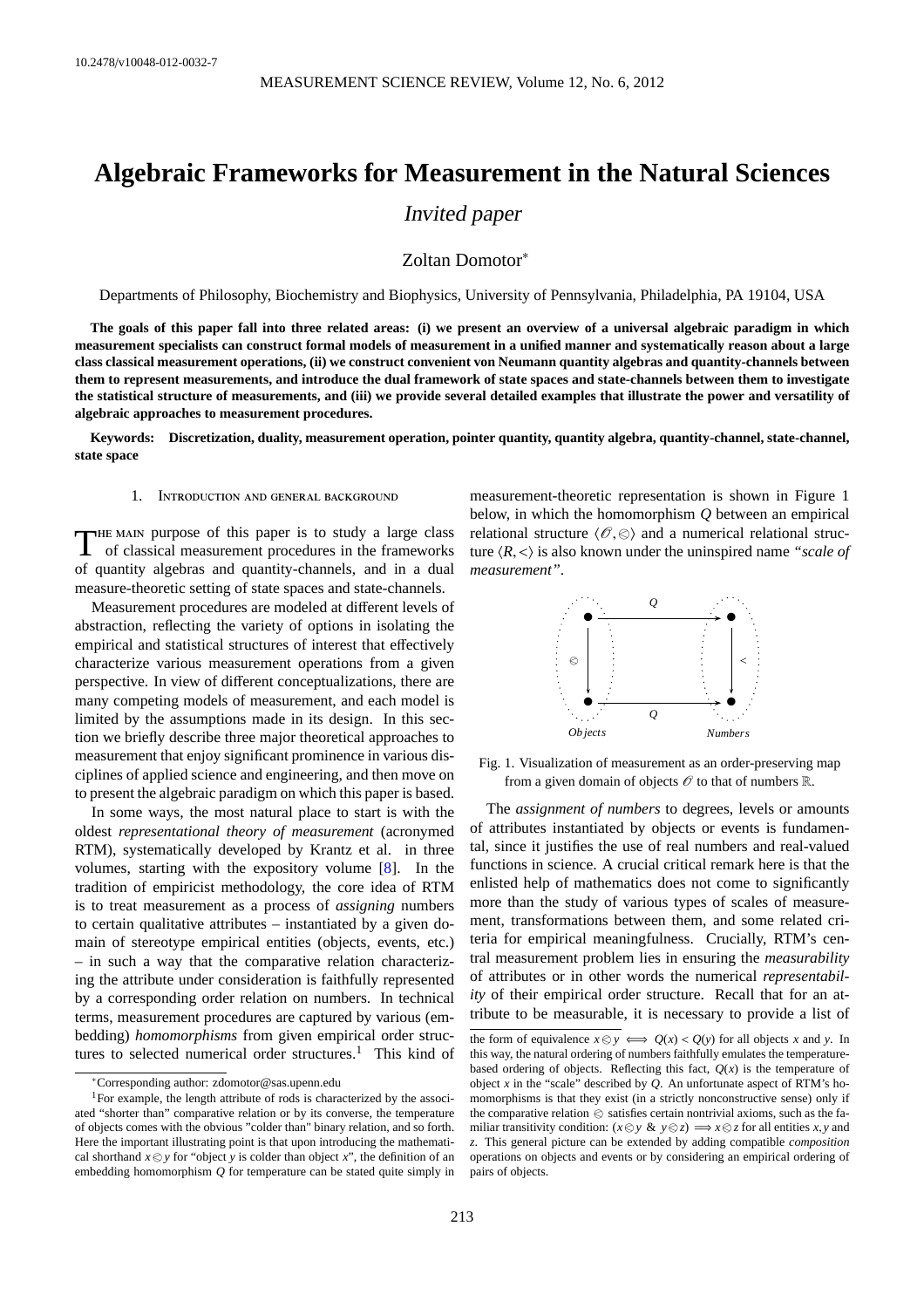conditions (a.k.a. axioms), governing the attribute's comparative relation, that is sufficient for the existence of an embedding homomorphism from the empirical order structure to the numerical order structure. It is disenchanting to learn that in many practical cases the decisive axioms (e.g., the socalled Archimedean axiom that excludes infinitesimals) are of a highly theoretical nature, known to be difficult to test in the attribute's domain of instantiating objects. Moreover, in some applications of RTM it is truly hard to find the correct list of empirical conditions that grants the existence of a representing homomorphism. For example, it is far from clear what axioms should a measurement specialist choose for measuring the level of violence depicted in TV movies, in order to grant the existence of a homomorphism that provides meaningful and usable numbers for the occurrence of violent acts in motion pictures.

As practical mathematical tools, RTM's models of measurement tend to operate at a lamentably high level of abstraction. For example, RTM's axiomatic formulation of an equal-arm balance measurement cannot distinguish mass from weight. Along similar lines, RTM's setup developed for the traditional *direct-comparison* based measurement of length of rods by placing alongside a ruler and stepping it off against the rod under consideration, does not single out this *collinear* type of measurement from some other, say, nonstandard *orthogonal* measurements, employing the Pythagorean theorem. This tells us that incorporating specific modes of measurement into RTM's models is an extremely problematic enterprise. Since extensive quantities are axiomatized basically in the same way, it is not clear exactly which quantity is being measured. Another important practical point is that in measuring length, RTM relies on the existence of highly idealized straight-line *rigid* bodies, yet the length attribute is instantiated also by ropes, rubber bands, and a host of other curved real-world nonrigid objects. RTM's measurement models do not make a sharp distinction between establishing the value of a given attribute by measurement vs. by theory. For example, since temperature is a theoretical thermodynamical quantity (defined by the partial derivative of the system's internal energy over entropy) governed by thermodynamical laws, its values cannot be determined effectively by *fundamental* measurement, based on the "colder than" qualitative relation. Instead, temperature is commonly measured *indirectly*, say, by a thermometer with a mercury column, whose length is linearly related to temperature. The point here, of course, is that a realistic measurement of a target attribute *Q* (instantiated by an object) employs a second (directly observable) *pointer* attribute  $Q^{\dagger}$  of a measuring instrument, whose values are nomologically related to those of Q by an equation of the form  $Q^{\dagger} = \mathbf{F}(Q)$ .<sup>[2](#page-1-0)</sup> Thus, to obtain the value of *Q* from a theory is one thing and to acquire *Q*'s

value by *measurement* is yet another. Because the attributes of scientific interest stand in crucial lawful relationships with other attributes, their measurements are practically always indirect or derived. It must be recognized that RTM is not able to serve the complex needs of engineering applications, scientific model development or theory validation. Therefore, despite its prominence in philosophy of science, mathematical psychology and economics, RTM finds itself in a minority position within the natural sciences.

The strongest criticisms of RTM concentrate on the limited applicability of RTM's measurement models in engineering and applied sciences. For example, RTM typically does not include in its measurement models the all-important causeeffect and other law-like relations between measurable attributes, it lacks concrete representations of measuring procedures, instruments and their dynamical interactions, and it is not tailored for a statistical description of measurement errors, noise, and uncertainties in general. Additional critical analysis of RTM may be found in [\[2\]](#page-20-1).

The second approach to measurement processes is provided by the combined resources of mathematical *systems* and *signal* theories or more concretely, by the conceptual framework of algebraic *signal processing theory of measurement*, hereafter abbreviated as STM. As a by-product of classical systems and signal theories, STM is built around temporally (and spatially) varying smooth physical *signals*[3](#page-1-1) and their transformations thereon by man-made physical *systems*, including but not limited to sensors, transducers, filters, am-plifiers, analog-digital converters<sup>[4](#page-1-2)</sup>, and signal reconstruction (inversion) modules. At the heart of STM rests the reductionist idea that measurement processes are merely special cases of other processes studied in mathematical systems and signal theories. In engineering science, measurements of a target system's signal are described by joint families of differential equations with constant coefficients in a time or state domain. As is well known, the traditional input-state-output framework of systems theory is extremely well developed and is widely accepted in the engineering community. The basic formal modeling methodology of STM consists of associating with each physical system a suitable *transfer operator* or a *transfer matrix* (obtained from the representing differential equations) that sends the system's input signals to its output signals, mirroring – modulo admissible errors – the system's actual signal processing behavior in a designated range.

Within STM, measurement is understood to involve a continuous-time detection, processing and presentation of information carried by the signals of interest that are fed by the target system into a serially connected chain of several separate elements. In simple situations, a measuring instrument consists of a front-end *sensor* and a cascaded tail-end

<span id="page-1-0"></span><sup>2</sup>For example, *resistance temperature devices* rely on the simplified empirical resistance law  $R = R_0(1 + \alpha \cdot T)$ , stating that a platinum wire's resistance R linearly varies with its ambient temperature  $T$ , where  $R_0$  denotes the wire's resistance in a melting ice and  $\alpha$  stands for the platinum's material constant.

<span id="page-1-1"></span><sup>&</sup>lt;sup>3</sup>Intuitively, signals are understood to be temporally or spatially varying physical quantities, used to convey information about designated physical phenomena. Signals are represented by functions on a time, space or related domains. The most prominent examples of variation are smooth, continuous and discrete temporal changes in signal values.

<span id="page-1-2"></span> $4$ For practical estimation algorithms in signal sampling see [\[5\]](#page-20-2).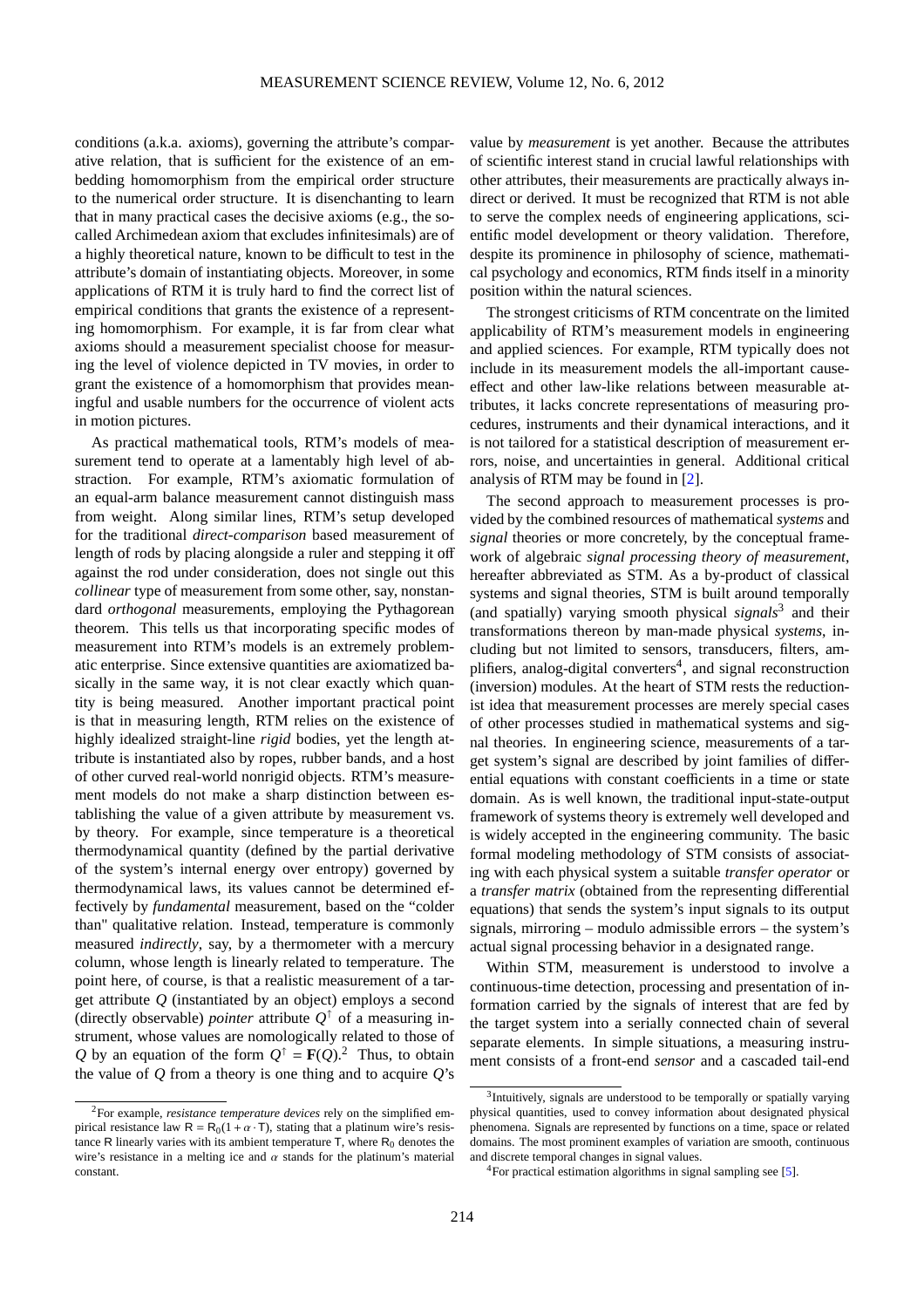signal *inversion* or *reconstruction* unit.[5](#page-2-0) A sensor is a systeminstrument interface hardware, serving as a crucial component of most measuring instruments. It converts the information of interest (e.g., about the degree of temperature, pressure, and so forth) carried by the target system's *unknown* output signal (i.e., time-dependent measurand) *Q*(*t*) into a correlated information, carried by the sensor's electrical, optical or some other kind of output signal. Since the design of sensors is based on fairly well-established physical principles, the description of their behavior is given by the technical resources of applied physics.

It is not generally realized that in STM the sensor's output signal  $Q'(t)$  is just a raw intermediary that has to be fed into a *reconstructor* (inversion) module in order to be able to obtain the terminal signal  $\tilde{Q}(t)$  of interest which optimally *estimates* or *approximates* the system's unknown *measurand Q*(*t*) with measurement error  $E_O(t) = d_f |Q(t) - Q(t)|$ . In fact, in ideal measurements the estimate  $\hat{Q}(t)$  is obtained from the measurand  $Q(t)$  by the composite transformation  $\widehat{Q}(t) = \mathbf{F}^{-1} \circ \mathbf{F}(Q(t))$ , where **F** denotes the sensor's transfer operator and  $\mathbf{F}^{-1}$  stands for the reconstructor's input-output operator. Although in the majority of measuring devices the representing transfer operator **F** is not invertible, here we assume that the reconstruction unit is designed in such a way that its transfer operator can be viewed as a generalized left inverse of **F** that solves the so-called *inverse problem*. [6](#page-2-1) Figure 2 shows the block diagram of a signal flow from the target system to a measuring instrument and the physical arrangement of instrument modules.



Fig. 2. Signal flow diagram of a simple measurement

In most commercial instruments, the reconstructor is just an analog or digital information processing module that is programmed or calibrated to generate the "reconstructed" signal  $Q(t)$  from the sensor's output signal  $Q'(t)$ . It is important to bear in mind that in the sensory and reconstruction transformations of signals *there is no reference to numbers*. The measuring instrument's output signal  $Q(t)$  is usually fed automatically into a feedback control system or is transmitted to a remote place, where it is recorded in a computer for additional processing or storage, without any direct (human) observer intervention. There is also a less common option in which the signal is sent to a display unit.

Not surprisingly, STM has not been the subject of much cirtitical scrutiny, because (i) signals and systems theories possess solid mathematical foundations and enjoy an uncommonly wide range of applications (see in particular [\[11\]](#page-20-5)), and (ii) measurement engineers and practicing scientists are seldom concerned with foundational issues in spite of the fact that the study of measurement has always been impeded to various degrees by inadequate treatments of its foundational aspects. We shall now move on to provide a brief assessment of STM that is limited to (a) the nature of STM's *models of measurement*, and (b) to STM's *interpretation* of measurement.

First, one unfortunate aspect of traditional systems theory (and its applications in STM) is that it treats inputs and outputs as *intrinsic* features of systems. As noted earlier, in the inputstate-output systems-theoretic framework, the typical interaction between two systems is handled by placing the systems in series between input and output signals, forming appropriate signal algebras  $\mathfrak A$  and  $\mathfrak A'$  respectively, as shown schematically in Figure 3.



Fig. 3. Traditional transfer operator (matrix) description of cascaded systems.

Since the resulting transfer operator representing the cascaded total system is given by the composition **T** ′ ◦**T** of operators modeling the respective component systems, we can quickly conclude that STM's measurement models have the equational operator form  $\widehat{Q}(t) = \mathbf{F}_n \circ \cdots \circ \mathbf{F}_2 \circ \mathbf{F}_1(Q(t))$ , where the sequence  $\mathbf{F}_1, \mathbf{F}_2, \cdots, \mathbf{F}_n$  refers to the transfer operators representing the measuring instrument's serially connected components with input measurand  $Q(t)$  and its output estimate  $Q(t)$ .

Second, since STM's models of measurement rely on special representations of signals, using Fourier, Laplace, bilateral Z and other transformations that do not automatically generalize to noncommutative signal algebra frameworks, there are no readily accessible formal tools for modeling quantum measurement.

We end our assessment of STM's models with a brief digression in which we consider an alternative to classical systems theory that is a *dual* or a mirror image of the *inputoutput transfer operator* approach, recalled above.[7](#page-2-2) It is widely known that the dynamical behaviors of most systems encountered in physics, chemistry, biology and engineering

<span id="page-2-0"></span><sup>5</sup>Here the notion of *reconstruction* is similar to the one introduced by R. Z. Morawski in [\[9\]](#page-20-3).

<span id="page-2-1"></span> ${}^{6}$ For example, if the information carried by the signals is described by a Gaussian probability density function, then the inverse problem is usually solved by the method of least squares that determines the signal's least squares estimator. For concrete applications see [\[7\]](#page-20-4). It is easy to see that if an incrementally linear sensor is described by the equation  $Q'(t) = 2 \cdot Q(t) + 3$ , then the inversion module is characterized by the equation  $Q(t) = \frac{1}{2}(Q'(t) - 3)$ .

<span id="page-2-2"></span> $7$ The formal framework for measurement advocated in this paper is a variant of this dual perspective.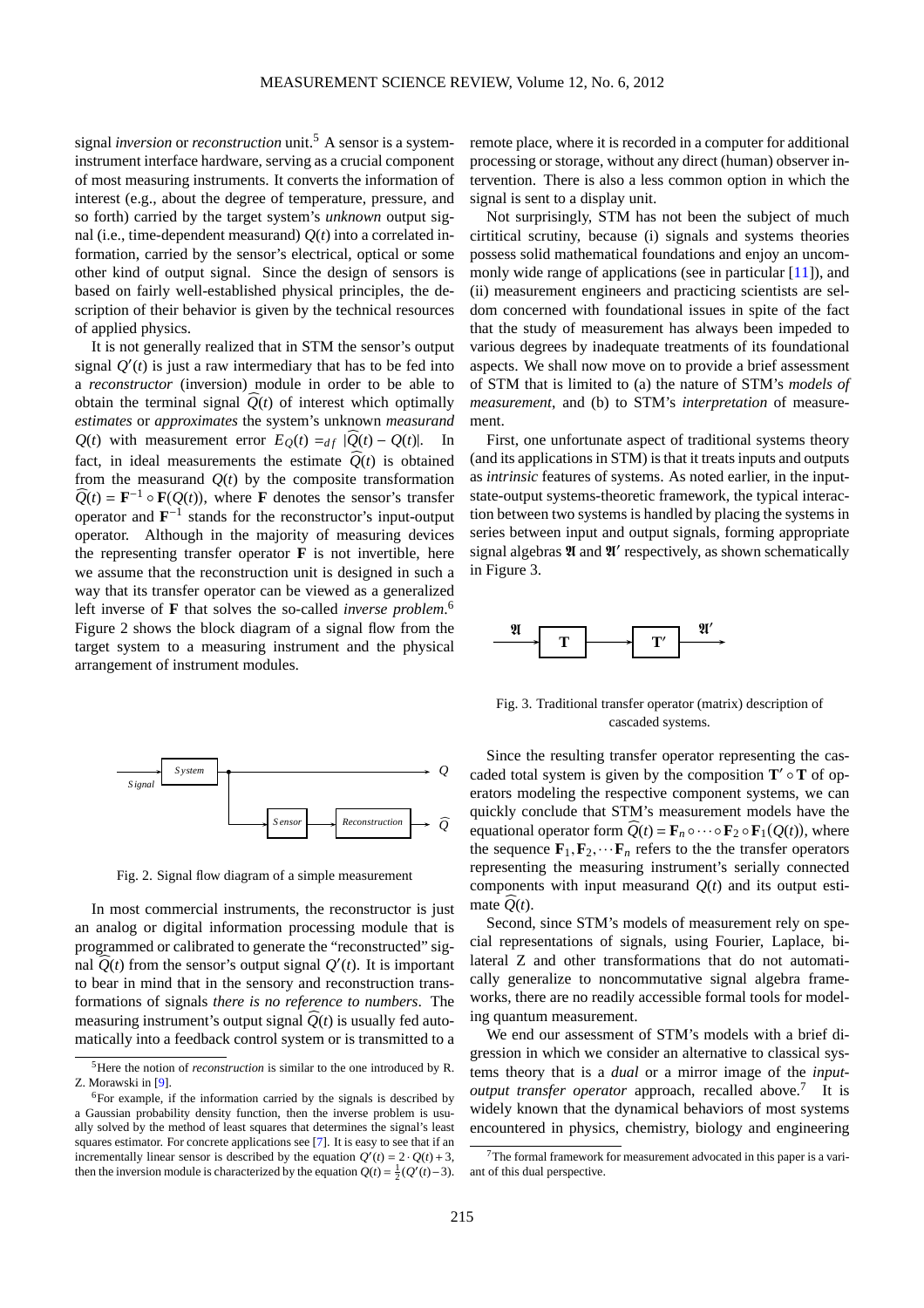can be effectively characterized by (ordinary, partial, timedelay, etc.) differential or difference equations, *without* separating the pertinent signals into *intrinsically* given 'input' and 'output' types. The reader is urged to consider the dynamical behavior of a simple pendulum or that of a planet in our solar system on which various measurements are regularly performed and ask "What is the intrinsic input signal of a pendulum and what is the standard output signal of the planet Mars?" Although everybody recognizes that the inputoutput framework of systems theory enjoys wide ranging applications, for the purposes of measurement it is necessary to cast systems-theoretic models in a considerably more general setting that is capable of a highly flexible representation of any measurement operation whatsoever, performed on any target system studied in the natural sciences and engineering. A big step in this direction came with the developments of *algebraic* and *behavioral* systems theories that are based on *signal* algebras (or signal spaces).

The essential idea is to proceed *dually* to the traditional systems theory and associate with each system an appropriate signal algebra  $\mathfrak A$  that provides a formal ambience for all possible law-like relations between temporally varying signals and for the target system's possible dynamical behaviors.[8](#page-3-0) The dual algebraic approach to systems is not limited to systems lacking inputs or outputs. As shown in Figure 4, with the help of tensor product algebras, the algebraic framework can also handle systems that require a decomposition of signals into input and output types.



Fig. 4. Signal algebra description of cascaded systems.

In the case of two interacting systems, say, a target system and a measuring instrument, each constituent system is described by an appropriate signal algebra  $\mathfrak A$  and  $\mathfrak A'$  respectively, and the combined system is characterized by the product signal algebra  $\mathfrak{A} \otimes \mathfrak{A}'$ , generated by coupled or entangled signals. We know that for a dynamical measurement to take place, there must be a physical interaction between the measurand's system and the measuring instrument that outputs a measurement result at the end of the joint dynamical evolution of the total system, given suitable initial conditions. Such interactions are modeled by tensor product signal algebras. Now, the signal algebra-based approach recovers the inputoutput relations from the tensor product signal algebra with the help of (i) a natural *embedding* algebra homomorphism **J**, and (ii) a product-type *expectation* map **E**. The time evolution of the joint system-plus-apparatus signal is represented by law-based time-indexed automorphisms  $\mathbf{D}_t$  of the product signal algebra.

Finally, notice that the algebraic framework capitalizes on ideas that make it suitable also for modeling passive and static measurements, in which the interaction is passive and time or space parameters are not included. As widely known, the simplest types of static deterministic measurements (e.g., length measurement by meter sticks, volume measurement by graduated measuring cups, granularity measurement by reference materials, etc.) are based on the principle of direct comparison, in which the quantity or signal to be measured is directly related to a measuring device's *pointer quantity*, which is carefully calibrated against the measurand's sampled values, without any explicit reference to dynamical interaction or temporal changes. As sketched in Figure 5, in elementary nonideal measurements, a measuring instrument's algebra (usually generated by its pointer quantity)  $\mathfrak V$  is mapped by a homomorphism  $M$  to the target system's algebra  $\mathfrak{A}'$  in such a way that **M** sends the pointer quantity to the measurand's best estimate in  $\mathfrak{A}'$ .



Fig. 5. Algebraic description of a static measurement, involving a target system and a measuring device.

It should be carefully noted that the homomorphism **M** goes from the instrument's algebra  $\mathfrak A$  to the system's algebra  $\mathfrak{A}'$ , because of the fact that the measurand's estimate is *inferred* from meter reading.

Returning from our digression on algebraic systems theory, we now make a few comments regarding STM's *interpretation* of measurement. On STM's signal-theoretic interpretation, measurement is basically a dynamical signal processing enterprise, whose purpose is to output the measured signal's estimate that meets the needs of intended applications in the world of control systems. Since the numerical values of signals are of secondary importance, measurement is not directed at making a contribution to the design and validation of scientific theories. Moreover, because STM is confined mainly to continuous-time dynamical measurements of signals, static and passive measurements do not play any role in it. Related to this, pointer quantities and their relationships to measurands are not included in STM's measurement models. In contrast to the above, classical measurement is commonly thought of as an empirical procedure, involving the measurand's target system that is dynamically coupled with a measuring instrument in a such a way that after having reached their stable joint entangled state, the instrument's needle will point to an ink mark of a numeral on its scale that is strongly related to the measurand's value. Last but not least, STM's measurement models do not exploit the mathematical duality between quantities and physical states that is of the highest importance in all approaches to measurement. Indeed, the

<span id="page-3-0"></span><sup>&</sup>lt;sup>8</sup>Note that the boxes are now annotated with the names of signal algebras. In many engineering applications, signal algebras are usually specified by structured sets of smooth real-valued functions defined on a time domain, e.g., the algebra **C** <sup>∞</sup>(R) of smooth (i.e., infinitely differentiable) real-valued functions on the continuum time domain  $\mathbb R$  of reals.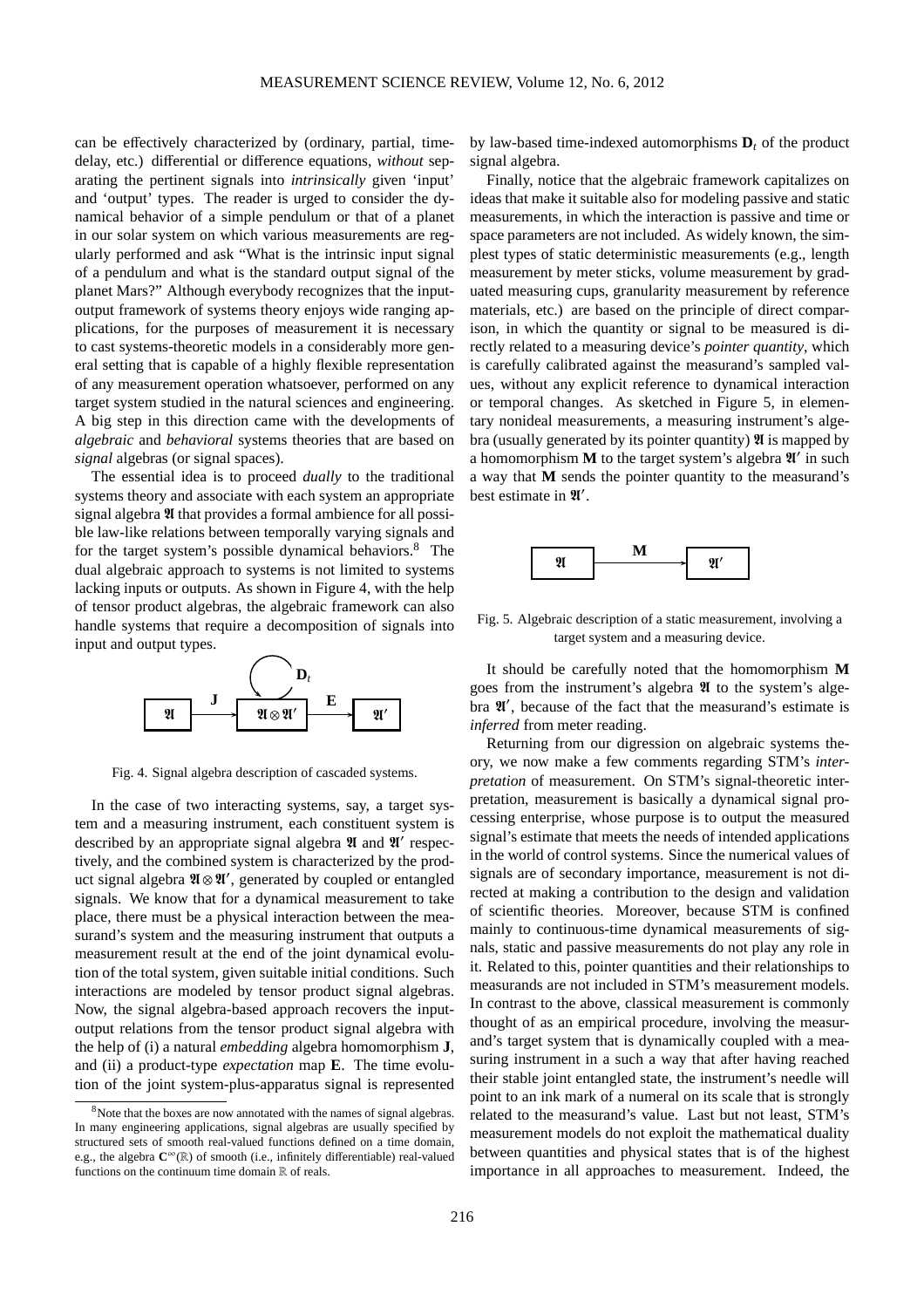simultaneously-present quantities (signals) are necessary for reasoning about the underlying target system and one-at-atime states render the possible ways in which the system fixes the values of its quantities.

The third approach to measurement we shall advocate here investigates measurement procedures by the powerful conceptual tools of algebraic analysis, such as normed linear algebras and quantity-channels between them, and their dual coun-terparts, formed by state spaces and state-channels.<sup>[9](#page-4-0)</sup> These algebraic-analytic structures will enable us to provide explicit descriptions of a large variety of measurements. In keeping with the terminology adopted above, we shall refer to the third approach as an *algebraic theory of measurement* (or simply ATM).

For the approach we are going to adopt in this paper, it is appropriate to view measurement as a physical operation performed on a target natural system that yields partial information about the extant value of the system's selected quantitative property. As mentioned in less detail earlier, measurement operations are implemented by physical interactions between a natural system under consideration and a measuring instrument, involving a calibrated *pointer quantity* that enables the experimenter to deduce the best estimate or approximation (limited by its accuracy, sensitivity and resolution) of the extant value of the system's quantity to be measured, commonly called the *measurand*, to which the pointer quantity is dynamically correlated during the interaction. Simply, known dynamical changes in the instrument are used to estimate (within a specified range) the unknown values of the coupled target system's measurand. In this way, certain (usually man-made) designated systems are used to tell us something informative about some other systems in the world. The amount of information provided by a measurement procedure depends on the strength of the underlying deterministic or stochastic linkage, specified by the dynamical coupling between the target system and measuring instrument.

Within ATM, a (physical, chemical, etc.) *quantity*[10](#page-4-1) is a formal entity ascribed to the target system's attribute of interest, whose numerical values encode the attribute's qualitative degree or amount possessed by the system at various moments of time. Epistemically, quantities are the observer's decisive information-gathering entities about the system's behavior. Therefore, as a quantity deployer, the experimenter queries the target system with various measurements of quantities. Importantly, as was mentioned before, the result of measurement of a target system's measurand depends on the system's extant *physical state*, and of course the system is presumed to have the capacity to be in different states without losing its systems-theoretic identity.

States encapsulate the totality of the system's internal conditions, i.e., the way the system is at various instants of time. As alluded to earlier, the most important feature of quantities is their *dual relationship* to states. The target system's state fully determines the values of the system's characterizing quantities and conversely, at any given time the quantity values collectively specify the system's state, i.e., the system's physical mode of being at that time. In the case of systems studied in statistical mechanics such state specifications are unmistakably statistical in nature.

Since at each time the target system is in a definite state, by the above-mentioned duality any quantity associated with the system must have a concrete numerical value, even if the experimenter does not know what it is. The nonempty set of *possible values* of a quantity *Q* is commonly referred to as its *spectrum* or *value space* and is accordingly denoted by  $Spec(Q)$ . The simplest nontrivial quantities are Boolean or two-valued, meaning with "no" and "yes" values, formally specified by the numerical doubleton set  $Spec(Q) = \{0, 1\}$  and observed in binary measurements, such as green/red alarm system lights, circuit testers, and other one-bit detectors. A considerably larger subset of the set of real numbers  $\mathbb R$  is used for the values of mass, charge, energy and other quantities associated with physical systems. Crucially, by classical idealization it is assumed that the a quantity's continuum spectrum remains meaningful also at the Planck scale, even if most of the spectral values can never be identified exactly by any actual measurement procedure. Speaking philosophically, in view of measurement errors, limited sensitivity and resolution, thermodynamical fluctuations in the measuring instrument and quantum uncertainties, measurement-based epistemology provides strictly less information about the target system than available in the presumed ontology of quantities. Put another way, in general, experimenters are not equipped to know the precise values of the target system's quantities and the system's actual states. Simply, measurement results come in finite bits, expressed by rational numbers. What is usually known about the target systems are some reasonable *approximations* or *interval-estimates* of certain quantities and values, and likewise states. It should also be mentioned that in considering the value of a quantity  $Q$ , e.g., the target system's magnitude of energy, by 'value' we mean the *numerical value* of the algebraic object *Q* that encodes the amount of energy that exists objectively in the system, independently of whether or not *Q* is measured.

We propose to model measurement procedures by relying on the following two basic conceptual ingredients: (i) a *domain of reality* comprised of systems and measurement procedures thereon, and (ii) a *domain of algebraic models* together with quantity-channels between them, intended to reason about the chosen domain of systems and associated measurement procedures. We now turn to a general investigation of systems, measuring instruments and their involvement in measurement operations.

<span id="page-4-0"></span> $9A linear algebra$  over the scalar field  $\mathbb R$  of real or complex  $\mathbb C$  numbers is a set which is both a ring and a linear (vector) space. A *normed algebra* is an algebra which is also a normed linear space. A norm is needed for the limit properties of certain sequences of quantities.

<span id="page-4-1"></span> $10$ Since in practice measurement involves several processing stages, starting with sensors, amplifiers and transducers, and ending with reconstruction, display and storage units, signal theorists have replaced the term *quantity* by the term *signal* that serves well in STM's approach to measurement. We shall use the term *quantity* because it is more general and is well established in the natural sciences.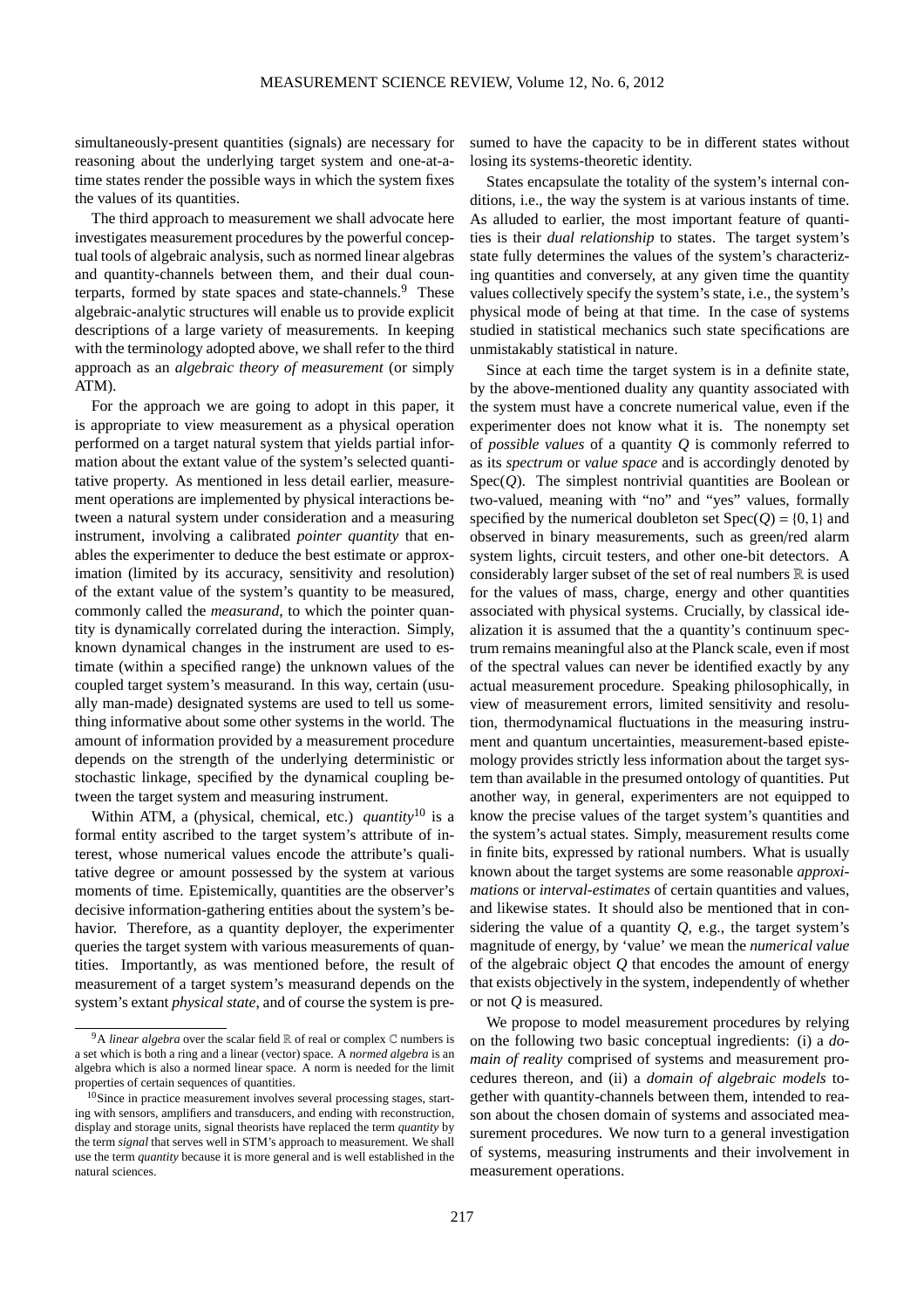## 2. Monoids of systems and channel structures of measurement

In the *domain of reality* we have a class natural systems of interest (e.g., various pendulums, electric circuits, gases or fluids in vessels, particles, elastic solids, and so forth) that are at any instant of time in various modes of being (e.g., being in a state of equilibrium, being heated, being accelerated, and so on), classically referred to as *states*. In general, a *natural system* is any part of the physical world that can (at least in principle) be separated from its ambience, and treated as an empirically meaningful and autonomous object of investigation. For us, a system is an objectively existing physical thing-in-itself that can be accessed by observation and measurement. The temporal evolution of systems is investigated in terms of quantity changes, reflecting the changes in the target system's states.

On the basis of past experience we assume that systems of the same physical type can be *combined* into larger systems by suitable *coupling*. Thus, by taking S and S' to be two systems of interest in a given class of systems **S** of the same (or compatible) physical type, the expression  $S + S'$  denotes the *composite* system in **S** of systems S and S ′ . For example, two pendulums can be coupled to form a double pendulum, an electric circuit can be coupled with a voltmeter or with another electric circuit, and so on. Depending on the type of systems, the composition operation may be realized in several physically different ways, including (but not limited to) the most familiar parallel and series configurations. The class of systems **S** also includes copies of the *trivial* system O (e.g., a perfect wire in the class of electric circuits, a pendulum with negligible arm size in the class of simple pendulums, etc.). We must immediately recognize the difficulty in specifying the composite system  $S + S$ . We ask bluntly, how does the experimenter realistically compose a system with itself? The answer: with an acknowledged element of idealization it is assumed that each system in **S** has an unlimited number of physical copies. If two systems S and S' are copies of each other, i.e., if they are physically similar in all relevant respects (including behavior and quantitative properties of interest), then we say that they are *physically equivalent* and write  $S \approx S'$ .<sup>[11](#page-5-0)</sup> Now it seems reasonable to set the composite system  $S + S$  to be physically equivalent to  $S + S'$  with  $S \approx S'$  for some system S ′ and treat the composition operation in a *generalized* way. That is to say, the composite  $S + S'$  is meant to be unique *modulo* the congruence relation ≈. In particular, for all systems S,S ′ and S ′′ in **S** the following conditions are assumed to hold:

- (i) *Commutativity:*  $S + S' \approx S' + S$ .
- (ii) *Associativity:*  $(S + S') + S'' \approx S + (S' + S'')$ .
- (iii) *Identity*:  $S + O \approx S \approx O + S$ .

Physical equivalence is definable in terms of a subsystem relation. We say that S is a *subsystem* of S' and write  $S \leq S'$ , provided that S is a physically meaningful part of S ′ with its local states and quantities, satisfying the *Monotonicity*

(iv) 
$$
S \le S' \implies S + S'' \le S' + S''
$$
, and *Nultiply*

(v)  $Q \leq S$  conditions.

In this way, systems of the same physical type form a generalized partially ordered monoid  $\langle$ **S**, O, +,  $\leq$ ), in which the physical equivalence relation  $S \approx S'$  is defined by the conjunction  $S \le S' \& S' \le S$ . The simplest example of a partially ordered monoid of systems is given by the sequence

$$
O \leqslant S \leqslant S + S \leqslant S + S + S \leqslant \cdots
$$

of composite systems and their copies, where S is any system, say, a simple pendulum or a single Newtonian particle moving in a spatial region. The notion of physically analogous systems is captured by suitable homomorphisms between partially ordered monoids of systems that uphold a physically meaningful transformation of quantities from one class of systems to another. There are several other operations on systems (e.g., the join of two systems), but we shall not consider them here.

In order to be able to effectively reason about systems and measurements thereon, ATM moves from a domain of reality of interest to the domain of algebraic models by associating with each system S in **S** an suitable quantity algebra  $\mathfrak{A}_S^{12}$  $\mathfrak{A}_S^{12}$  $\mathfrak{A}_S^{12}$  and its accompanying convex space  $S(\mathfrak{A}_S)$  of states.<sup>[13](#page-5-2)</sup> Although the technical discussion in the preceding paragraph may seem off our informal track, it does point us in the right direction. Concretely, it tells us that investigators can model the dynamical behaviors of systems *universally*, in terms of appropriately chosen quantity algebras and state spaces. We have already emphasized that a target system's quantity algebra determines and is determined by a state space. The type of duality we have in mind is captured by the 2-level channel diagram below.

Next, we extend the foregoing modeling idea of systems and their behaviors to modeling *measurement actions* that are also elements of the objectively existing domain of reality. For our present purposes we shall use the mapping symbolism  $\mathcal{M}$  : S  $\rightarrow$  M to denote a given elementary measurement operation  $M$  that transfers information from the target system

<span id="page-5-0"></span> $11$  From an empiricist point of view, in this case no experiment addressing the behaviors under consideration can be used to distinguish S from S ′ .

<span id="page-5-1"></span> $12$  Here it seems appropriate to ask: Why should measurement specialists associate an entire algebra of quantities with each system under consideration? Because the system's possible behaviors cannot be satisfactorily described by a frugal list of basic characterizing quantities (e.g., voltage, current and resistance in the case of classical electric circuits). Complete descriptions of system behaviors require longer lists of derived (defined) quantities together with law-like relations between them, scale changes and limit operations. These constructions on quantities are naturally accommodated by normed algebras.

<span id="page-5-2"></span><sup>&</sup>lt;sup>13</sup>These and other related mathematical notions are discussed in more detail in the next section.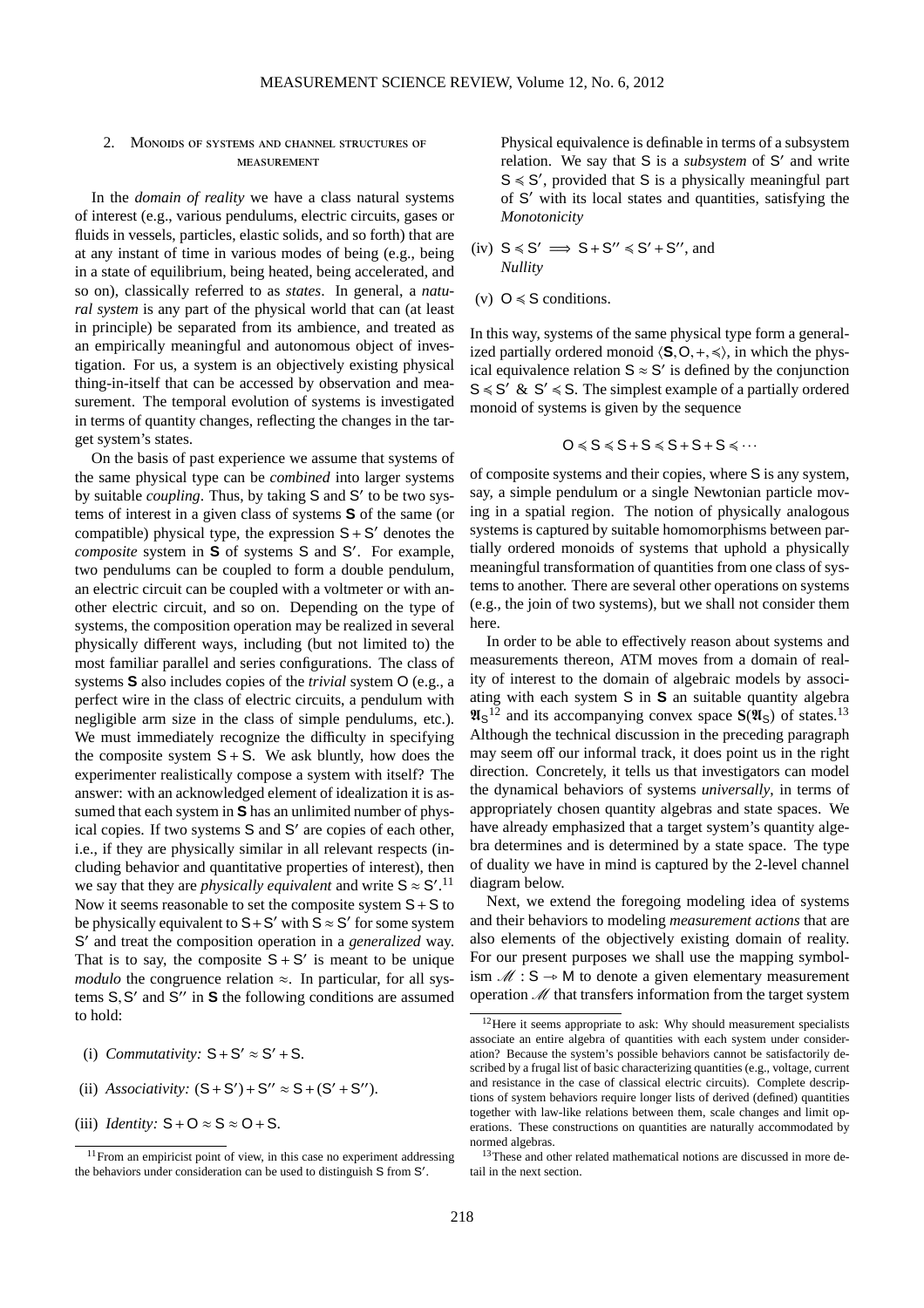S to a selected measuring instrument M. In the case of a joint measurement procedure (involving a transfer of information to two designated instruments) we write  $\mathcal{M}: S \rightarrow (M + M')$ . A measurement operation involving a target system that is dynamically coupled with an instrument is symbolized by the map  $M : S + M \rightarrow M$ , and so forth. This notational system handles remarkably well all classical measurement operations arising in engineering and applied sciences.

By analogy with the above, we associate with each (static) elementary measurement operation  $\mathcal{M} : S \rightarrow M$ , belonging to the domain of reality under consideration, a suitable *statechannel* of the form

$$
\mathbf{S}(\mathfrak{A}_{\mathsf{S}}) \xrightarrow{\mathbf{M}^*} \mathbf{S}(\mathfrak{A}_{\mathsf{M}})
$$

that represents the *information* transfer from the target system's state space  $S(\mathfrak{A}_S)$  to the measuring instrument's state space  $S(\mathfrak{A}_{M})$ . In classical situations, a state-channel is basically a transition probability (a.k.a. Markov kernel) that sends each probability distribution in the system's state space to a unique probability distribution in the measuring instrument's pointer state space. This model of information transfer readily extends to vastly more general state spaces.

Since in a large part of this paper we shall be concerned with a dual methodology that models systems both in terms of their physical states and quantities, it is also important to bring quantity-channels into the picture. Henceforth, if **M** denotes a quantity-channel, we shall adopt the habit of marking the associated state-channel with an asterisk, as in **M**∗ .

In an exact parallel to state-channels, the crucial idea now is to associate with each (static) elementary measurement operation  $\mathcal{M}: S \rightarrow M$  a *quantity-channel* of the form

$$
\mathfrak{A}_{\mathsf{M}}\xrightarrow{\mathsf{M}}\mathfrak{A}_{\mathsf{S}}
$$

that represents the *inferential* transfer of data from the measuring instrument's quantity algebra to the system's algebra. Formally, a quantity-channel is a unit-preserving positive linear map between quantity algebras that sends the instrument's pointer quantity to the measurand's best *estimate* quantity. A question can now be raised: Why are we using quantitychannels instead of algebra homomorphisms? Because algebra homomorphisms are unnecessarily too restrictive in modeling many measurement procedures. Moreover, all known measurement operations and all known temporal evolutions of dynamical systems are universally representable by appropriate quantity-channels between quantity algebras. The problem is that homomorphisms do not preserve the general quantity-state duality we need. However, as it turns out, quantity-channels (specified by unit-preserving, positive linear maps) uphold the duality requirement.

In order to bring the full force of quantity-state duality into play, we close this section by recalling a couple of diagrams that elucidate the intimate relationship between quantity-channels and state-channels. A parallel account of inference-to-the-best-estimator and information transfer is

illustrated in the diagram of maps below: $14$ 



Experimenters investigating measurement methods can analyze and interpret measurement procedures in two complementary ways, based on

- (i) *State semantics:* State-channels representing measurement operations are systematically interpreted in information-theoretic terms. For example, an ideal statechannel, bridging the target system and measuring instrument, transfers a maximal amount of information that faithfully determines the measurand's extant value or the probability thereof. On the other hand, nonideal statechannels obliterate the information transferred from the observed system to the instrument.
- (ii) *Quantity semantics*: Quantity-channels, modeling measurement operations, are interpreted in *inverse-problem* inferential terms, where inferences from measurement data to the measurand's best estimates are viewed as estimation-algorithm results traversing the channel between the respective algebras of the measuring instrument and target system.

As one might guess from the foregoing semi-formal treatment of quantity-state duality, a quantity-channel **M** is oneto-one (injective) if an only if its corresponding state-channel **M**∗ is onto (surjective). Likewise, a quantity-channel **M** is a surjective map precisely when **M**∗ is injective. These and a large number of other properties of channels follow directly from a category-theoretic duality between quantity algebras and state spaces.

Unfortunately, since the preceding diagram is based entirely on general principles, it reveals very little information about the exact nature of state-quantity duality. For this reason, we need a commutative *Chu space transformation* diagram[15](#page-6-1)

<span id="page-6-1"></span><sup>15</sup>Chu spaces are specified by pairs consisting of quantity algebras and state spaces of the form  $(2I, S(2I))$ , belonging to a single category. Likewise,

<span id="page-6-0"></span><sup>&</sup>lt;sup>14</sup>To get the full picture of duality and to gain insight into the empirical meaning of the diagram of channels, we introduce a tensor category **Qalg** of quantity algebras (consisting of, e.g., Banach algebras or von Neumann algebras, discussed in Section 4) and quantity-channels between them. Next, we note that the opposite category **Qalg***op* with its arrows reversed is equivalent to the category **cProb** of convex spaces of probability measures and transition probabilities between them. Now, the quantity-state duality is captured by the state functor  $S : \text{Qalg}^{op} \longrightarrow \text{cProb}$  and its left adjoint. By choosing quantity-channels as maps (and not algebra homomorphisms) we have implicitly imparted a crucial probabilistic structure to the objects of **Qalg***op* . What this means is that the objects of **Qalg***op* are representable by concrete probability spaces.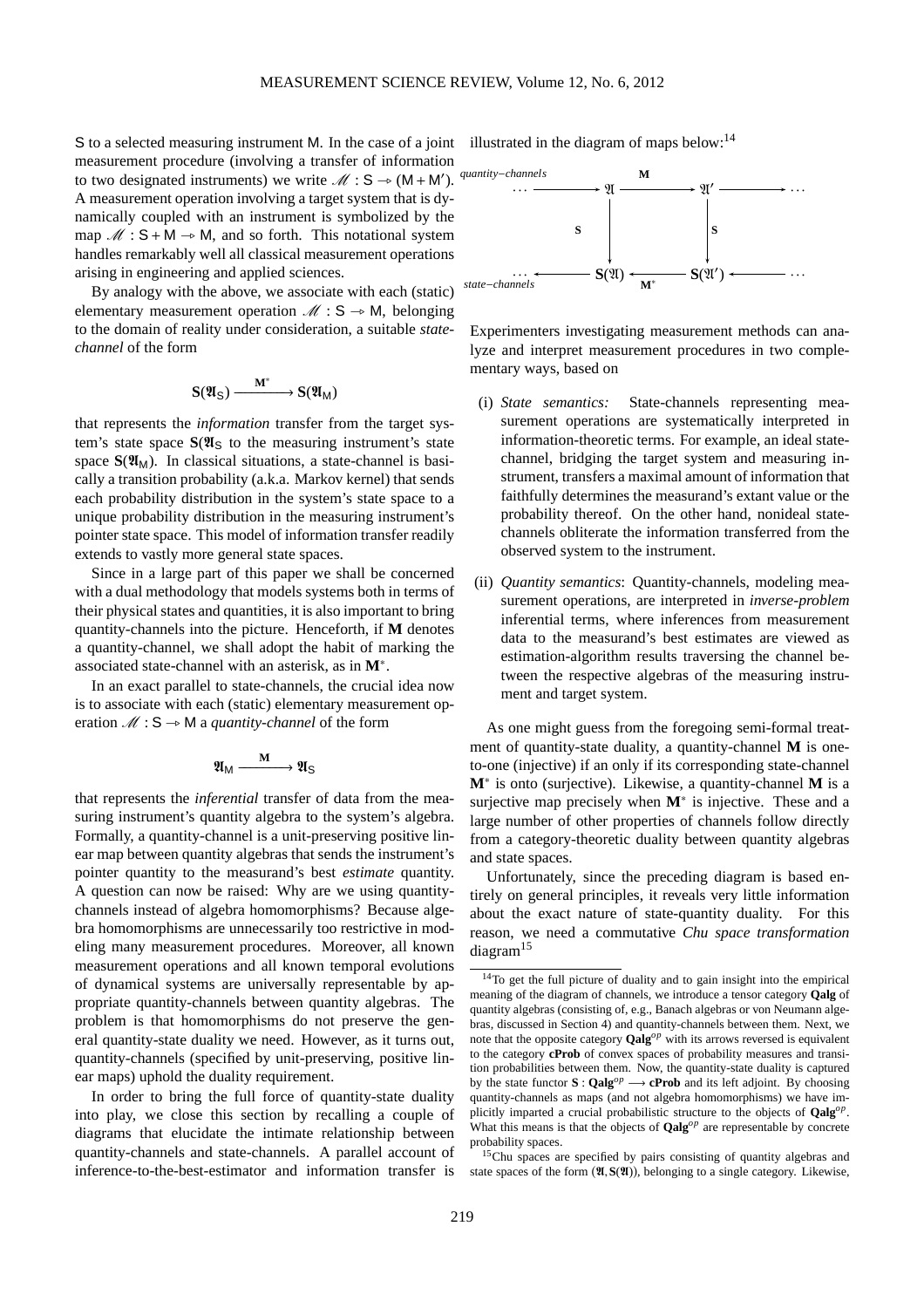

that serves perfectly well as a general description of the quantity-state duality we are using in this paper. In the diagram above, the *evaluation* map  $\epsilon$ : **S**( $\mathfrak{A}$ ) ×  $\mathfrak{A}$  → R, defined by the standard functional evaluation  $\epsilon(s, q) =_{df} S(q)$  for all states S and quantities *Q*, occupies a pivotal position in treating states and quantities as counterpart notions. Here 'commutativity' means that in the foregoing Chu space transformation diagram the two possible ways of composing maps along the arrows give the same result. That is to say, the *adjointness condition*

$$
[\textbf{E}'\circ(\textbf{I}'\!\times\! \textbf{M})](\mathcal{S},\mathcal{Q})=[\textbf{E}\circ(\textbf{M}^*\!\times\! \textbf{I})](\mathcal{S},\mathcal{Q})
$$

holds for all states  $S$  in  $S(\mathfrak{A}')$  and for all quantities  $Q$  in  $\mathfrak{A}$ . Upon applying the *evaluation* maps  $\epsilon$  and  $\epsilon'$  to their arguments, the foregoing adjointness condition reduces to the equality  $S(M(Q)) = [M^*(S)](Q)$ , showing how the quantitychannel **M** and the state-channel **M**∗ are related.

We have not yet considered how observers are to fit into the algebraic framework just outlined.<sup>[16](#page-7-0)</sup> Although we intend to study the structure of measurement operations in a strictly observer-independent manner, it must be recognized that measurement is more than just an exclusively physical process. A human observer's conscious mind wittinesses and receives information from the measuring instrument's dial through the eyes (or other organs) by reading (detecting) the finite-resolution values of the instrument's pointer quantity. Of course, there is nothing sacrosanct about this, since any good mechanical robot can accomplish practically this much. But there is more. We also have to consider how human observers *interpret* various measurement operations and how their subjective sensations of instrument dials result in *beliefs* about the measurand's values. And last but not least, in view of their powerful sense for effective idealization, human observers are amazing formal model builders with special abilities to recognize "interesting" dynamical behaviors. In conformity with our commitment to algebraic approaches to measurement, in this paper we shall not be concerned with the intriguing structure of mental states and the associated perceptual processes charactering pointer readings.

Since the physical content of a target system's algebraic model is largely contained in the quantity algebra associated with the system, we must first review some important facts

about algebras and state spaces thereon. Another recurrent theme we shall take up later is the representation of measurement and other operations by suitable channels between quantity algebras.

## 3. Algebraic frameworks for measurement

In this section we present a universal algebraic paradigm, in which various models of measurement can be formulated in a unified manner. Although the basic framework is easy to describe, unfortunately, the conceptual building blocks require a number of definitions.

## 3.1. Quantity algebras

Quantity algebras generalize the familiar elementary operations on numbers. Specifically, a quantity algebra is a set A with two basic binary operations on abstractly conceived quantities, namely the *addition* operation, written *Q* + *Q* ′ for two elements  $Q$  and  $Q'$  in  $\mathfrak{A}$ , the *multiplication* operation symbolized *Q*•*Q* ′ , and the respective associated *zero* **0** and *unit* **1** elements of **2***l*. It is also important to include a *scalar multiplication* for scale change, denoted  $c \cdot O$  for any "scalar"  $c$  in the field of reals  $\mathbb R$  or complex numbers  $\mathbb C$ .<sup>[17](#page-7-1)</sup> These operations satisfy certain axioms similar to those reserved for rings and modules. It is important to bear in mind that a quantity algebra does not say what quantities really are, only how they behave, relative to the algebra's operations. Algebras give specifications but do not determine implementation. Quantity algebras are also furnished with powerful topological or norm structures that are used in defining the limits of converging sequences of quantities, approximations, and the all-important continuity property of maps between algebras.

Clearly, length, mass, energy and all the other so-called extensive quantities can be combined additively. Furthermore, length can be multiplied with itself to get an area, volume, or an arbitrary high-dimensional hyper-volume. As an application of Occam's razor, in any quantity algebra we allow all kinds of quantities expressed by polynomials that may lack physical significance.<sup>[18](#page-7-2)</sup> It must be emphasized that a given quantity may be introduced as a *basic* (primitive) or as a *derived* (defined) notion. For example, the concept of energy remains unspecified in mainstream algebraic models of classical mechanical systems without the introduction of length, mass

maps are also given by pairs, consisting of quantity- and state-channels. For more details, see [\[10\]](#page-20-6).

<span id="page-7-0"></span><sup>16</sup>Signal processing theory of measurement (STM) treats the notion of observer systems-theoretically as a generalized measuring instrument that evaluates the difference between the target system's controlled input and measured output signals.

<span id="page-7-1"></span><sup>&</sup>lt;sup>17</sup>In the ambience of complex scalars, quantity algebras are usually equipped with a special complex conjugation-based unary operation *Q* † , called *involution*, forming †-algebras or ∗-algebras, needed in modeling the behavior of quantum systems.

<span id="page-7-2"></span><sup>&</sup>lt;sup>18</sup>In opting for the conceptually simplest and most economic algebraic model, it is standard to admit certain mathematical elements in the model that are devoid of physical meaning, as long as the model also possesses a rich supply of empirically significant elements in its applicable subdomain. For example, the classical pendulum equation physicists regularly use admits infinitely many solutions that are specified by physically meaningless superluminal velocities. In the case of quantity algebras, there is a choice between complex *partial* algebras, riddled with *ad hoc* constraints that *exclude* all empirically insignificant quantities and traditional normed algebras that are likely to include quantities ruled out by applications.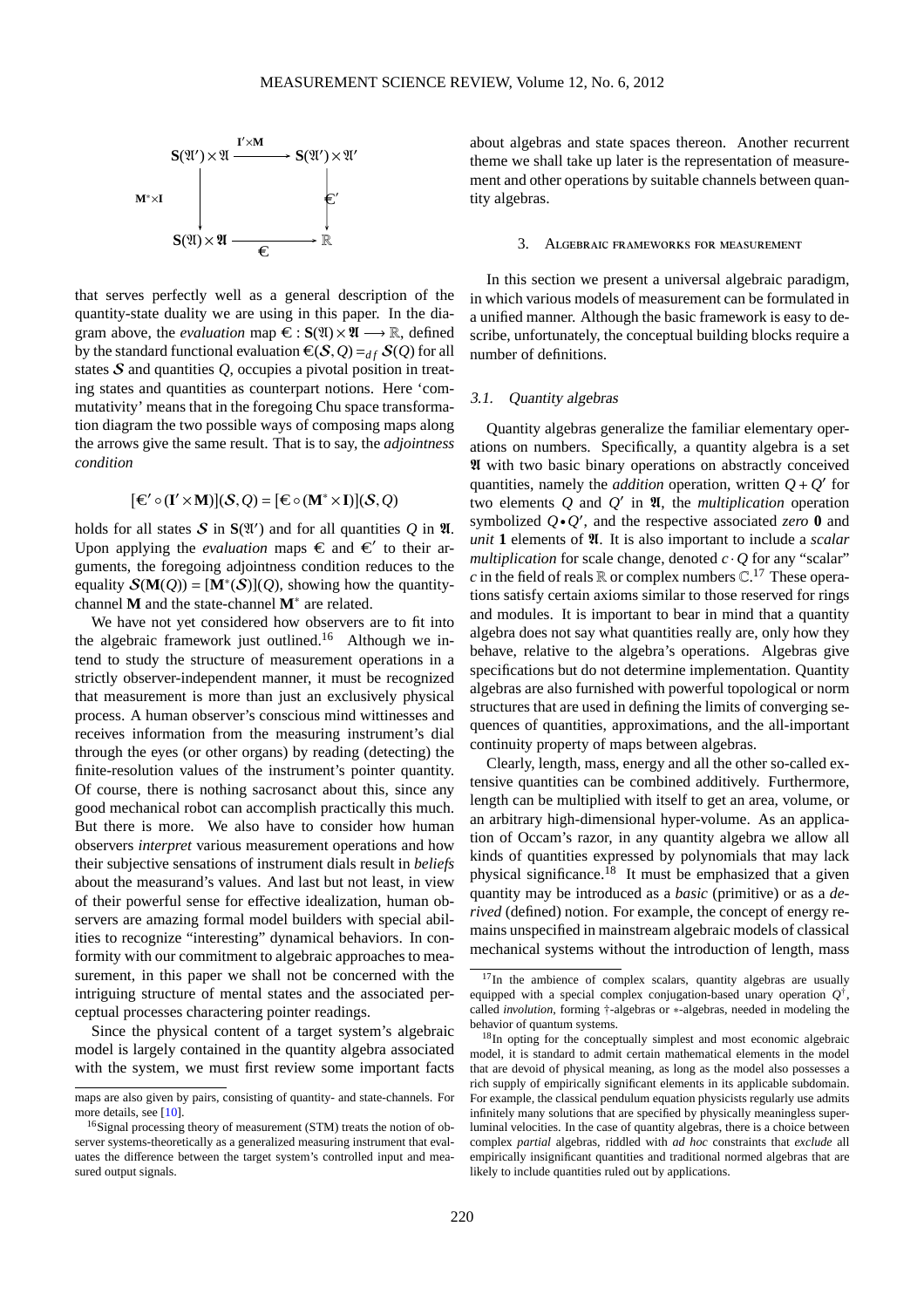and time quantities. In contrast, in algebraic models of quantum systems the notion of energy is usually specified independently of the mass quantity. Of course, it is always possible to introduce the energy quantity as basic. Upon amalgamating the structure of quantity algebras and the definitional or lawlike relations between quantities, we find that the description of the target system's behavior cannot be said to be complete without additional (usually equational) constraints, provided by special maps (operators) between quantity algebras. We shall give further details later.

The so-called intensive quantities that are often defined (e.g., via differentiation) in terms of pairs of extensive quantities (including density, pressure, and electric, chemical and gravitational potentials) tend to arise as *parameters* of the target system's states and extensive quantities, and often form a convex subspace of the underlying quantity algebra or that of the algebra's conjugate or (pre)dual space.

Quantity algebras are blessed with *positive* quantities, symbolized by the inequality  $Q \ge 0$  and having the form  $Q =$  $Q' \cdot Q'$  for some quantity  $Q'$  in  $\mathfrak{B}$ . It is elementary to verify that positive quantities form a convex cone and thus induce a natural linear partial ordering, denoted  $Q \ge Q'$  and defined by  $Q - Q' \ge 0$ . To increase the applicability of quantity algebras, we are striving for additional operations on quantities. Curiously, each positive quantity  $Q$  of  $\mathfrak{B}$  has a square root, symbolized  $\sqrt{Q}$  and is given by the unique quantity *Q'* such that the equality  $Q = Q' \cdot Q'$  holds. Obviously, positive quantities have positive numerical values. Of primary importance for us is the notion of an invertible quantity. A quantity *Q* in a given algebra A is said to be *invertible* provided that the equalities  $Q \cdot Q' = 1 = Q' \cdot Q$  hold for a unique quantity  $Q'$  in  $\mathfrak{A}$ , symbolized  $Q^{-1}$  and called the *inverse* of  $Q$ . For future needs, we denote the multiplicative group of invertible elements of quantity algebra  $\mathfrak{A}$  by  $\mathfrak{A}^{-1}$ . We can now define the *spectrum* (i.e., the set of possible values) of quantity *Q* strictly *algebraically* as follows:

$$
\operatorname{Spec}(Q) =_{df} \{c \in \mathbb{R} \mid c \cdot \mathbf{1} - Q \notin \mathfrak{A}^{-1}\}
$$

We remark in passing that the spectra (i.e., value spaces) of various *derived* quantities are obtained by the following algebraic specifications: Spec(1) = {1}, Spec( $\sqrt{Q}$ ) = { $\sqrt{c}$  |  $c \in$ Spec(*Q*)}, Spec(*Q*•*Q*) = { $c^2$  |  $c \in \text{Spec}(Q)$ }, and Spec( $Q^{-1}$ ) =  ${c}^{-1}$  | *c* ∈ Spec(*Q*)}, if  $Q^{-1}$  ∈  $\mathfrak{A}^{-1}$ . In the case of *exponential* quantities (defined by the familiar convergent series) we have Spec( $e^{tQ}$ ) = { $e^{tc}$  |  $c \in \text{Spec}(Q)$ }, and likewise for log *Q*, sin(*tQ*) and the other elementary functions.

### 3.2. Construction and design of quantity algebras

How should quantity algebras be constructed? In practice, the choice of a quantity algebra for the target system involves a well-informed judgment and the algebra's correctness and that of accompanying physical laws are experimentally checked by comparing the system's measurement results with the predictions generated by the algebra and laws. Any significant discrepancy between algebraic model-generated predictions and measurement results renders the model inadequate and prompts its replacement by a more detailed or altogether different algebra. The choice of quantities and the size (or degrees of freedom) of the generated algebra depend on the desired *level* of description (from coarse-grained to fine-grained), and on the stipulated predictive accuracy and resolution of the target system's behavior. Stated differently, the quantities for the target system should be selected in such a way that from the knowledge of their values and laws the experimenter can reliably determine the system's behavior to within an antecedently specified degree of accuracy. Unfortunately, model-based computations and instrument-based measurements cannot be accomplished without some form of *approximation* – dictated not only by the required accuracy, but also by mathematical and instrumental tractability. Although it may seem correct to think that the higher the desired accuracy, the larger the modeling algebra of quantities (carrying more information), this relationship fails epistemically, when tractability becomes an issue (e.g., high-accuracy models of classical macroscopic systems based on noncommutative quantum system algebras are hopelessly complex and intractable).

Importantly, even if the initial choice of a particular quantity algebra may be subjective and some values of some quantities are not determinable by measurement, the *validity* (or invalidity) of the accepted algebraic model is an objective property and so is the system's state. Needless to add, the measured value of a measurand (read off from the calibrated instrument's dial) is the measuring instrument's property.

To capture *quantity entanglements* associated with two (or more) systems S and S', the representing algebras  $\mathfrak{A}_S$  and  $\mathfrak{A}_{S'}$  are combined into their *tensor product* algebra  $\mathfrak{A}_{S} \otimes \mathfrak{A}_{S'}$ , generated by elementary tensor quantities of the form *Q* ⊗ *Q* ′ with  $Q$  in  $\mathfrak{A}_S$  and  $Q'$  in  $\mathfrak{A}_{S'}$ . Since tensor products tend to lack canonical projection and diagonal maps, they are significantly more general than the usual direct (Cartesian) products. Tensor product algebras are needed in modeling physical interactions between coupled systems that allow entangled states. As with many other algebraic constructions, tensor product algebras are unique only up to an algebra isomorphism relation between them. We denote the isomorphism relation between quantity algebras  $\mathfrak A$  and  $\mathfrak A'$  by  $\mathfrak A \cong \mathfrak A'.$ 

## 3.3. Quantity-channels

It is high time we had the precise definition of a quantitychannel from the duality-based algebraic point of view we have been advocating. A map of the form

$$
\mathfrak{A} \xrightarrow{\phantom{a}\mathbf{M}} \mathfrak{A}'
$$

from quantity algebra 21 to quantity algebra 21' is called a *quantity-channel* provided that the following conditions are satisfied for all quantities  $Q, Q'$  and sequences  $Q_1, Q_2, \cdots$  in **21**, and for all scalars  $a, b \in \mathbb{R}$ :

(i) *Linearity:*  $\mathbf{M}(aQ + bQ') = a\mathbf{M}(Q) + b\mathbf{M}(Q').$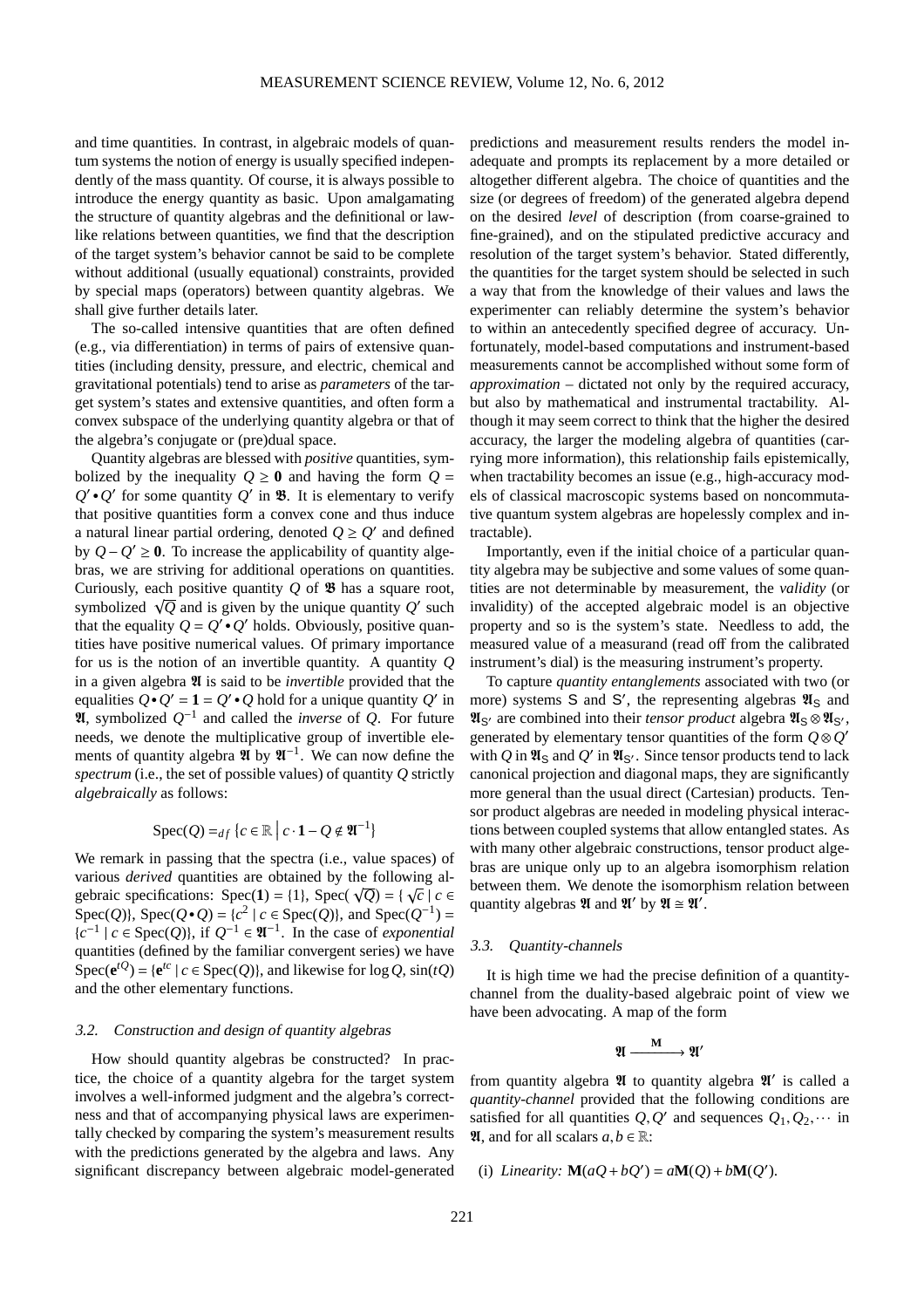- (ii) *Unity*:  $M(1) = 1$ .
- (iii) *Positivity:*  $Q \ge 0 \implies M(Q) \ge 0$ .
- (iv) *Weak* continuity: If wlim<sub>*n*→∞</sub>  $Q_n$  =  $Q$ *, then* wlim<sub>*n*→∞</sub>  $\mathbf{M}(Q_n) = \mathbf{M}(Q)$ , where the so-called *weak limit* in the algebra  $\mathfrak A$  is defined by

$$
\text{wlim}_{n\to\infty} Q_n = Q \iff \lim_{n\to\infty} \mathcal{S}(Q_n - Q) = 0
$$

for all states  $S$  in state space  $S(\mathfrak{A})$ . We shall encounter the formal definition of the notion of state shortly.

In typical applications to measurement, it is helpful to think of quantity-channels as mappings that send instrument quantities to various estimates or approximations of measurands. Clearly, some quantity-channels are better than others in this respect.

## 3.4. Determining the values of quantities

We now move to the next conceptual issue of how the *values* of quantities at any particular time are specified (deterministically or probabilistically) by the target system's internal conditions at that time, referred to as the system's physical *state*. As far as the nature of physical states is concerned, it can be as simple as a particle's position coordinate and momentum value or as complex as the "statistical mode of being" of a material body made up of an enormous number (e.g., greater than  $10^{20}$ ) of interacting particles, investigated in statistical mechanics. In this connection it is revealing to look at the state as a snapshot of *the way the system is* at each moment of time that gives rise to a snapshot of the current values of quantities. Bear in mind that these snapshots tend to have *statistical* content, requiring a probabilistic encoding in terms of suitable probability measures. We know that a single reading of a pointer is subject to several kinds of errors that cannot be eliminated. In realistic settings, repeated measurements of measurand *Q* under identical or exchangeable conditions result in a probability distribution (approximated by a histogram) on Spec(*Q*) rather than in a sharp value, concentrated at one point in the value space. Even if the target system's state is prepared in the laboratory in a maximally precise way, due to random noises the result of measurement of *Q* will generally not be a single point, but a nontrivial probability distribution on Spec(*Q*).

To obtain a sufficiently general framework for representing the variety of physical states and quantity values discussed above, we shall suppose that a target system is always in some kind of a *statistical* state (including deterministic limit-case situations) that is responsible (probabilistically or deterministically) for the extant values of quantities.

The question now arises as to how did the system get to be *the way it is* now? Empiricists have an answer and it is the following: The system has been *prepared* to be *that way* by its past interactions with other systems. From this point

of view the system's *state* can be thought of as an equivalence class of potential *preparation procedures* applied to the system which gives the same probability distribution for all measurement outcomes. In a dual setting, a quantity may be viewed as an equivalence class of possible measurement procedures which gives the same probability distribution for all preparations. This is all very suggestive, but we find the opposing objectivist approach to classical measurement not only ontologically more meager but also more effective. Specifically, earlier we have assumed that the system's quantities possess their values independently of whether or not they are measured. From this perspective, the system is in its current state, irrespective of whether or not the experimenter knows anything about the system's preparatory history.

### 3.5. State spaces and state-channels

In accord with the accepted algebraic paradigm, we next introduce special spaces, called *state spaces*, the elements of which are *algebraic states* (or *statistical states* as they are also commonly known), representing the possible physical modes of being of systems at various moments of time. It is evident that there are three basic options in the mathematical formulation of algebraic states. One alternative is to declare algebraic states as basic (undefined) notions, paralleling the independently introduced concept of quantity. Another viewpoint is to start with algebraic states and treat quantities as state functions of some kind. The view we shall adopt in this paper is to define algebraic states with reference to the target system's quantity algebra. Proceeding in this manner means that quantities are viewed as primary, while algebraic states are in some sense complementary, encoding the decisive dual (statistical) structure of quantities.

The upshot of all of this is that we may introduce algebraic states in terms of quantities or view quantities as functions on states. For us, it is the power of the algebraic approach that motivates our preferred way of defining states as special functions on quantity algebras. So what is the conceptual significance of algebraic states in measurement theory? Unquestionably, the most significant import of algebraic states in modeling measurement operations is a structural enrichment needed for (i) the *statistical* description of quantities in terms of probability distributions of their possible values and the accompanying statistical indicators, such as averages and variance, (ii) state-channels, representing information transfers from measurands to their pointer quantities, and for (iii) deepening the interpretation of measurement models. We address this topic in more technical detail below.

We have already indicated that with quantity algebras  $\mathfrak A$ and quantity-channels in the picture, in the dual setting of the algebraic approach to measurement the investigator associates with each system S in the given domain of reality a convex space  $S(\mathfrak{A}_S)$  of *algebraic states* on  $\mathfrak{A}$ , belonging or extendable to the algebra's dual  $\mathfrak{A}^*$ , i.e., we have  $\mathbf{S}(\mathfrak{A}) \subset \mathfrak{A}^*$ .

By a *faithful normal algebraic state*, henceforth simply *state*, we mean a real-valued linear function of the form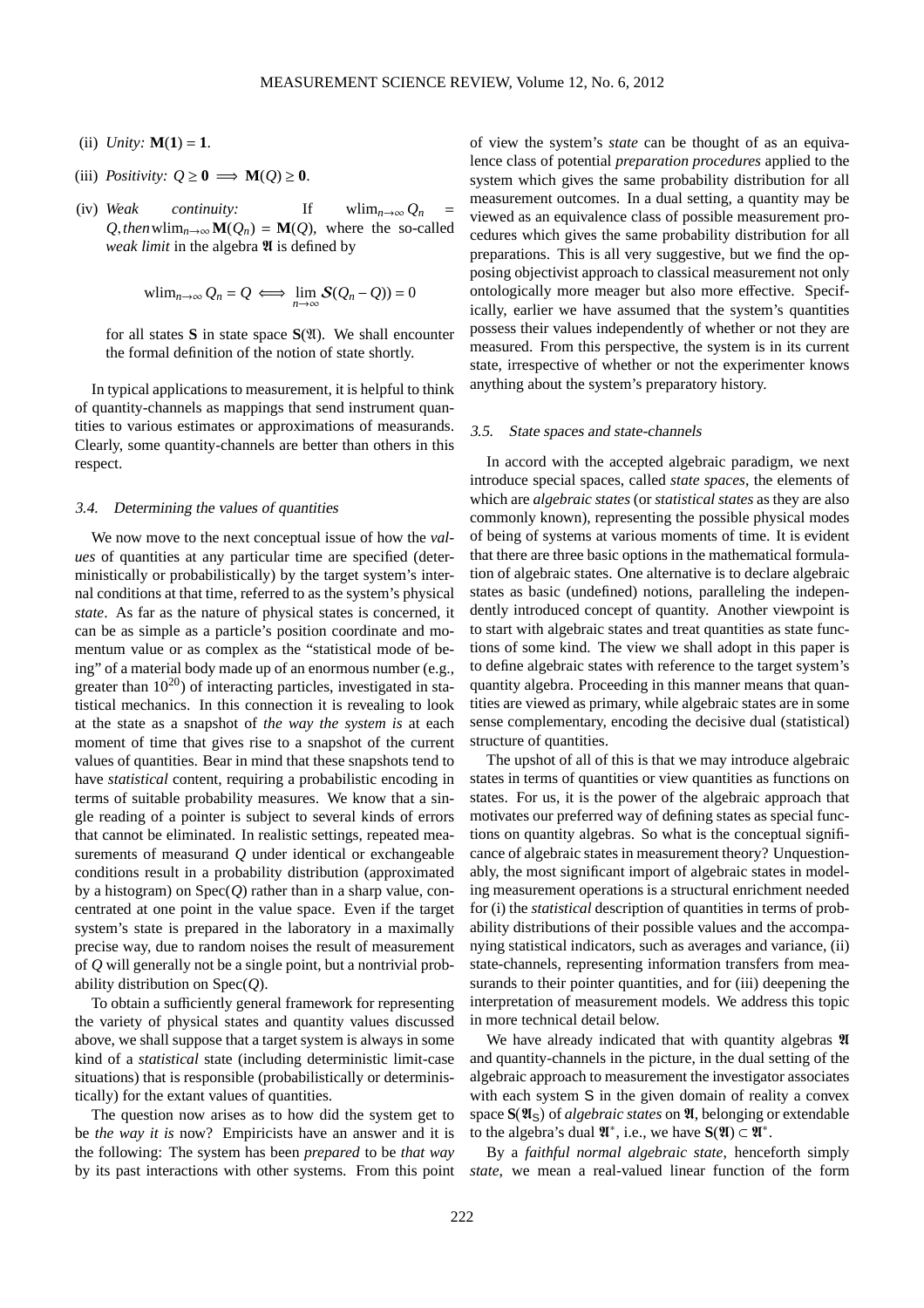$S: \mathfrak{A} \longrightarrow \mathbb{R}$  that satisfies the following conditions for all quantities *Q* and sequences  $Q_1, Q_2, \cdots$  in  $\mathfrak{A}$ :

- (i) *Unity:*  $S(1) = 1$ .
- (ii) *Positivity:*  $Q \ge 0 \longrightarrow S(Q) \ge 0$ .
- (iii) *Continuity:*  $\lim_{n\to\infty} |Q_n Q| = 0 \implies \lim_{n\to\infty} |S(Q_n) S(Q) = 0$
- (iv) *Faithfulness:* If  $Q \ge 0$ , then  $S(Q) = 0 \implies Q = 0$ .

Since in classical measurement we encounter mostly *faithful* and *normal* algebraic states, and because these natural states are required by quantity-state duality, in what follows we shall always work with faithful normal states. Accordingly, unless the contrary is explicitly stated, the state space **S**( $\mathfrak{A}$ ) will always be specified by the set of all faithful normal algebraic states on quantity algebra  $\mathfrak A$ . Here, the numerical value S(*Q*) is interpreted as the *average* (or expectation) of quantity *Q*, given that the target system is in a physical state represented by S.

Turning to the structure of state spaces, perhaps the most important one is their closure under the familiar *mixing* operation that is widely used in probability calculus. Specifically, if states  $S, S'$  are in  $S(\mathfrak{A})$ , then their convex mixture defined by  $c \cdot S + (1 - c) \cdot S'$  (with  $0 \le c \le 1$  is also in **S(4)**. Thus, states form a *convex* space. Each state space comes with its lattice of faces and other related structure, but we will not pursue the details. A state is said to be *pure* (extreme or deterministic) provided that it is not a proper mixure of any pair of other states. Formally, a state  $S$  is pure just in case for any pair  $S_1$  and  $S_2$  of states and a scalar  $0 < c < 1$  the following conditional

$$
S = c \cdot S_1 + (1 - c) \cdot S_2 \implies S = S_1 = S_2
$$

holds. Since pure states play a crucial role in deterministic measurement, for future needs, we denote the subset of pure states by  $S_{ex}(A)$ . Importantly, for any pure state S the average S(*Q*) is actually the extant value of quantity *Q*.

Next, we need to recall some facts from information theory about state-channels, arising (by duality) from quantitychannels. We begin with the pertinent formal definition. By a *state-channel* we mean a map from an input state space **S**(A ′ ) to an output state space  $S(\mathfrak{A})$  of the form

$$
S(\mathfrak{A}') \xrightarrow{M^*} S(\mathfrak{A}),
$$

defined by the composition  $\mathbf{M}^*(S) =_{df} S \circ \mathbf{M}$  for all states S in  $S(\mathfrak{A})$ , where **M** is a previously specified quantity-channel. It is important to appreciate a converse definition, stating that the quantity channel **M** can be specified in terms of a given state-channel  $\mathbf{M}^*$  as follows:  $\mathbf{M}(Q) =_{df} Q'$ , where  $\mathcal{S}(Q') =$  $M^*(S)(Q)$  for all S.

Returning to the general case, a *state-channel* is any map of the form  $M^*$ :  $S(\mathfrak{A}') \longrightarrow S(\mathfrak{A})$  that satisfies the following conditions:

- (i) *Positivity:* **M**∗ sends input states to output states.
- (ii) *Convexity:* **M**∗ has the so-called *a*ffi*ne* property

$$
\mathbf{M}^*(c \cdot \mathcal{S} + (1-c) \cdot \mathcal{S}') = c \cdot \mathbf{M}^*(\mathcal{S}) + (1-c) \cdot \mathbf{M}^*(\mathcal{S}')
$$

for all states S and S' in  $S(\mathfrak{A}')$ , and for all scalars  $0 \leq$  $c \leq 1$ .

The foregoing affine (convexity) property captures the familiar *randomization* or *stochastic equivalence* principle: Any target system in state S with probability *c* and in state S' with probability  $1 - c$  cannot be empirically distinguished from the system in state  $c \cdot S + (1 - c) \cdot S'$ .

There are special conditions investigators regularly impose on state-channels in various contexts. We mention just three of them to standardize our terminology:

- (i) A state-channel **M**∗ of the form above is called *pure* just in case the inclusion  $\mathbf{M}^*(\mathbf{S}_{ex}(\mathfrak{A})) \subseteq \mathbf{S}_{ex}(\mathfrak{A}')$  holds. Intuitively, pure state-channels map pure states to pure states. A channel  $M^*$  is pure if and only if  $[M^*(S)](P) = 1$  or 0 for all two-valued (projection) quantities *P* and pure states S.
- (ii) The state-channel **M**∗ referred to above is called *orthogonal* provided that it preserves the orthogonality of states, i.e. we have  $S \perp S' \implies M^*(S) \perp M^*(S')$ , where the orthogonality relation  $S \perp S'$  is satisfied just in case the states  $S$  and  $S'$  belong to a disjoint pair of faces of the state space  $S(\mathfrak{A}')$ .
- (iii) A state-channel **M**∗ is called *deterministic* if and only if it is one-to-one (bijective) and orthogonal. Deterministic state-channels send pure states to pure states in a one-toone fashion.

In applications involving static measurement operations, state-channels take as an argument the target system's extant state and send it to the measuring instrument's current state. The physical significance of state-channels is the following: Channels transmit input information carried by the system's extant state to the instrument, where it arrives in the form of a (generally) reduced or corrupted information, encoded by the instrument's state.

In sum, the central point of algebraic theories of measurement we will explore via examples can now be stated very simply as follows:

1. To each system S belonging to a partially ordered monoid of systems  $\langle$ **S**, O, +,  $\leq$ ) we associate a quantity algebra  $\mathfrak{A}_S^{19}$  $\mathfrak{A}_S^{19}$  $\mathfrak{A}_S^{19}$  in such a way that the following conditions are satisfied for all systems S and S ′ in **S**:

<span id="page-10-0"></span> $^{19}$  The associated quantity algebra  $\mathfrak{A}_\mathbf{S}$  together with its dynamical structure, discussed in [\[3\]](#page-20-7), is intended to capture the target system's basic behavioral features of interest. Additional structures are needed to describe the system's perturbation and interactions with other systems.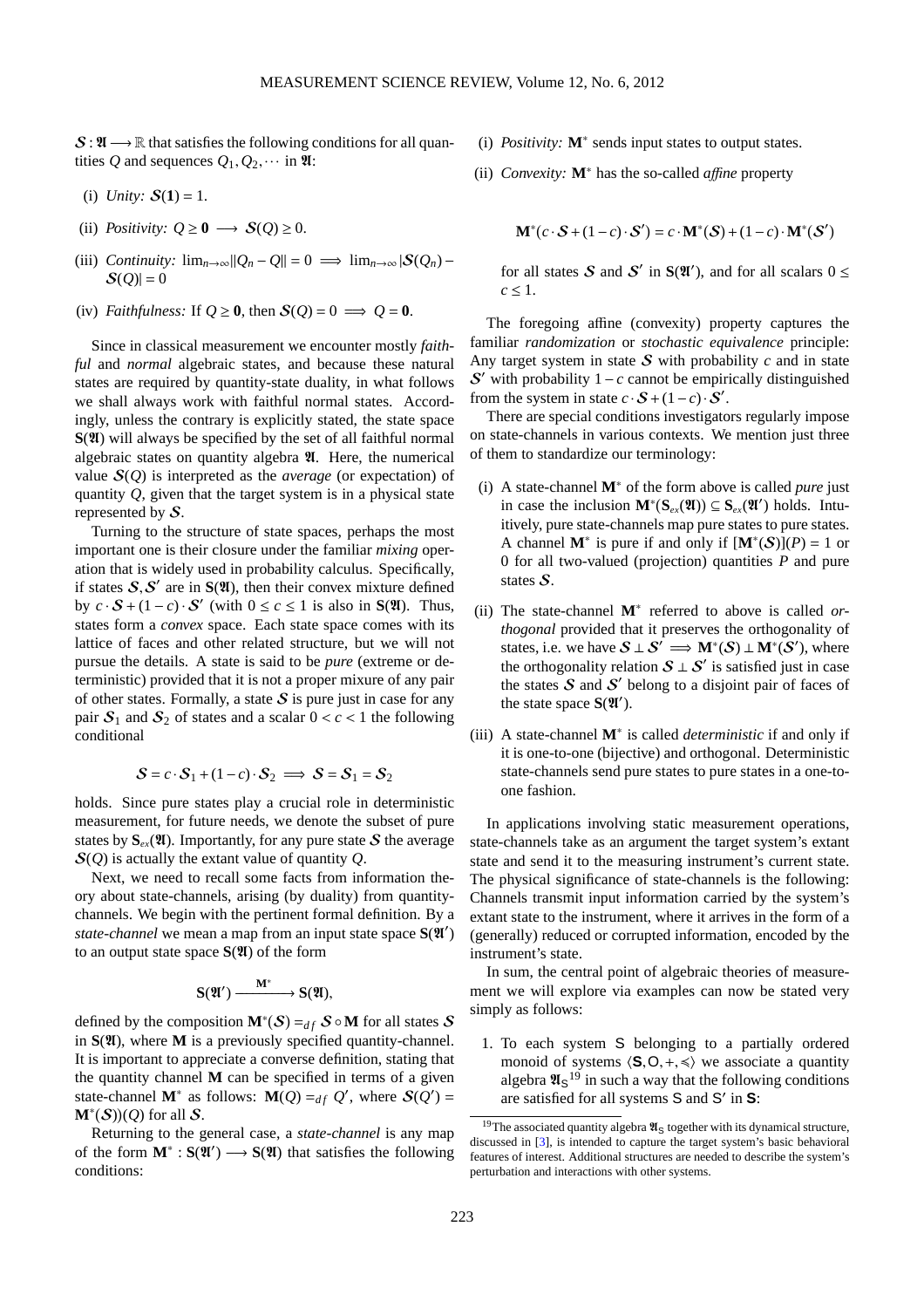- (a)  $\mathfrak{A}_{S+S'} \cong \mathfrak{A}_S \otimes \mathfrak{A}_S'.$
- (b)  $\mathfrak{A}_{\Omega} \cong \mathbb{R}$ .
- (c) If  $S \le S'$ , then there exists an embedding algebra homomorphism  $\mathbf{J}: \mathfrak{A}_{\mathbb{S}} \longrightarrow \mathfrak{A}_{\mathbb{S}}'.$
- 2. To each elementary measurement operation  $\mathcal{M} : S \rightarrow M$ we associate a quantity-channel  $M : \mathfrak{A}_M \longrightarrow \mathfrak{A}_S$  that represents the *inferential* transfer of data from the measuring instrument's quantity algebra to the system's algebra.

In parallel with the above, there is also a dual association of state space and state-channels. A quantity-channel **M** and its associated state-channel **M**∗ are two complementary representations of the same measurement operation.

In the universe of algebraic models we adopt there are three major kinds of quantity algebras of measurement-theoretic interest, earmarked specifically for *smooth*, *continuous* and *measurable* quantities (measurable in the sense of classical measure theory), which have been given appropriate names. One further feature of quantities should be mentioned: the spectrum (value space) of each quantity in an algebra can be a subset of the field  $\mathbb R$  of real numbers or that of the field  $\mathbb C$  of complex numbers. Although complex numbers greatly simplify various technical problems and support the correct level of generality, known to be essential for the construction of quantity algebras of *quantum* systems and *quantum* fields, in this paper we find it convenient to work over the base field of reals. Since smooth (i.e., infinitely differentiable) quantities are continuous and continuous quantities are measurable, we shall discuss only the algebras of measurable quantities.

## 4. Von Neumann algebras of measurable quantities

Next to Banach algebras of continuous quantities, the simplest and most widely used class of quantity algebras is given by real and complex *von Neumann algebras* of measurable quantities. Unfortunately, von Neumann algebras can be characterized in many ways, some abstract and others concrete, based on Hilbert-space operator algebras, but none of them seems sufficiently intuitive. Importantly, von Neumann alge-bras are Banach spaces<sup>[20](#page-11-0)</sup>, just like Banach algebras. However, the main difference between Banach algebras and von Neumann algebras is a large supply of *idempotent* (two-valued) quantities in the latter, satisfying the idempotence law  $Q \cdot Q =$ *Q*, also known as *projection* quantities. Projection quantities will play a fundamental role in much of what follows. Specifically, each quantity in a von Neumann algebra is canonically representable by a weighted sum or integral of projection quantities. We shall give some specifics below. Von Neumann algebras are also important for their intimate relationship to their conjugate (predual) Banach spaces. As we shall see next, von Neumann algebras (as Banach spaces) are always duals of something, namely, they are duals of Banach spaces.

By definition, a normed algebra **2** is said to be a *von Neumann algebra* provided that it is the *dual* Banach space of another uniquely given Banach space, symbolized  $\mathfrak{A}_*$  and called the *predual* or *conjugate* of algebra  $\mathfrak{A}$ , so that the algebra isomorphism  $\mathfrak{A} \cong (\mathfrak{A}_*)^*$  holds.<sup>[21](#page-11-1)</sup>

## 4.1. Measure-theoretic representation of commutative von Neumann algebras

It is well known that every probability space  $\langle \mathcal{X}, \mathcal{B}, \mathbf{P} \rangle$  determines a unique real unital commutative *von Neumann algebra* – traditionally denoted by the Lebesque space symbolism  $\mathbf{\Omega}_{\infty}(\mathcal{X}, \mathcal{B}, \mathbf{P})$  – of all *essentially bounded* real-valued random variables of the form  $f: \mathcal{X} \longrightarrow \mathbb{R}$ , where this time two random variables  $f$  and  $f'$  on  $\mathscr X$  are *identified*, whenever they are equal **P**-almost everywhere, meaning the induced equivalence relation  $f \sim f'$  holds. As anticipated, the equivalence is defined by  $f \sim f'$  if and only if  $\mathbf{P}(\mathbf{f} = f' \mathbf{I}) = 1$ . Here and in what follows we use the notation  $\llbracket f = f' \rrbracket$  for the measurable set  $\{x \mid f(x) = f'(x)\}$  in  $\mathcal{B}^{22}$  $\mathcal{B}^{22}$  $\mathcal{B}^{22}$ .

Essential boundedness in  $\mathfrak{L}_{\infty}(\mathscr{X}, \mathcal{B}, \mathbf{P})$  means the *finiteness* of the canonical *essential supremum* norm  $||f||_{\infty}$ , defined by the supremum formula

$$
||f||_{\infty} =_{df} \sup \Biggl\{ c > 0 \Biggm| \mathbf{P}(\lbrace x \in \mathcal{X} \biggm| |f(x)| > c \rbrace) > 0 \Biggr\}.
$$

The definition says that the absolute value of each measurable quantity *f* is bounded by a positive constant **P**-almost everywhere. Boundedness allows to work with arbitrarily long multiplications of quantities. As usual in analysis, the algebra's operations are defined pointwise by setting  $[f + f'](x) =_{df} f(x) + f'(x)$  and  $[f \cdot f'](x) =_{df} f(x) \cdot f'(x)$ 

$$
\operatorname{Spec}(f) =_{df} \left\{ c \mid \forall \varepsilon > 0 \big[ \mathbf{P}(\{ x \in \mathcal{X} \mid |f(x) - c| < \varepsilon \}) > 0 \big] \right\}
$$

.

$$
\mathscr{X}_0 = \{ x \in \mathscr{X} \mid \forall_{B \in \mathscr{B}} [x \in B \Longrightarrow \mathbf{P}(B) > 0] \}.
$$

<span id="page-11-1"></span><sup>21</sup>Banach algebras do not have a predual Banach space and they need not have any projection quantities, other than **0** and **1**. From a category-theoretic perspective, the *dual* construction leading from space **21** to its dual space  $\mathfrak{A}^*$ (defined by the space of bounded linear functionals on  $\mathfrak{A}$ ), is a contravariant functor from the category of Banach spaces to itself. Along similar lines, the predual construction is given by a contravariant functor from the category of von Neumann algebras to the category of Banach spaces.

<span id="page-11-2"></span><sup>&</sup>lt;sup>22</sup>Strictly speaking, the elements of  $\mathfrak{L}_{\infty}(\mathscr{X}, \mathcal{B}, \mathbf{P})$  are *not* functions, but *equivalence classes* of functions that happen to agree **P**-almost everywhere, i.e., everywhere except on the physically unimportant subsets of **P**-measure zero. For this reason, the spectrum of a measurable quantity *f* is defined in terms of its *essential range*

In words, a numerical value *c* belongs to the essential range of *f* (and hence to *f*'s spectrum) if and only if every neighborhood of *c* has a strictly positive probability measure. The idea of equivalence classes of quantities can be circumvented by viewing quantities as measurable functions of the form *f* :  $\mathscr{X}_0$  → R, defined on a **P**-conegligible subset (obtained from  $\mathscr{X}$  by subtracting all sets of **P**-measure zero)

<span id="page-11-0"></span><sup>20</sup>Recall that a *Banach space* is a normed vector space that is complete with respect to the metric induced by the norm.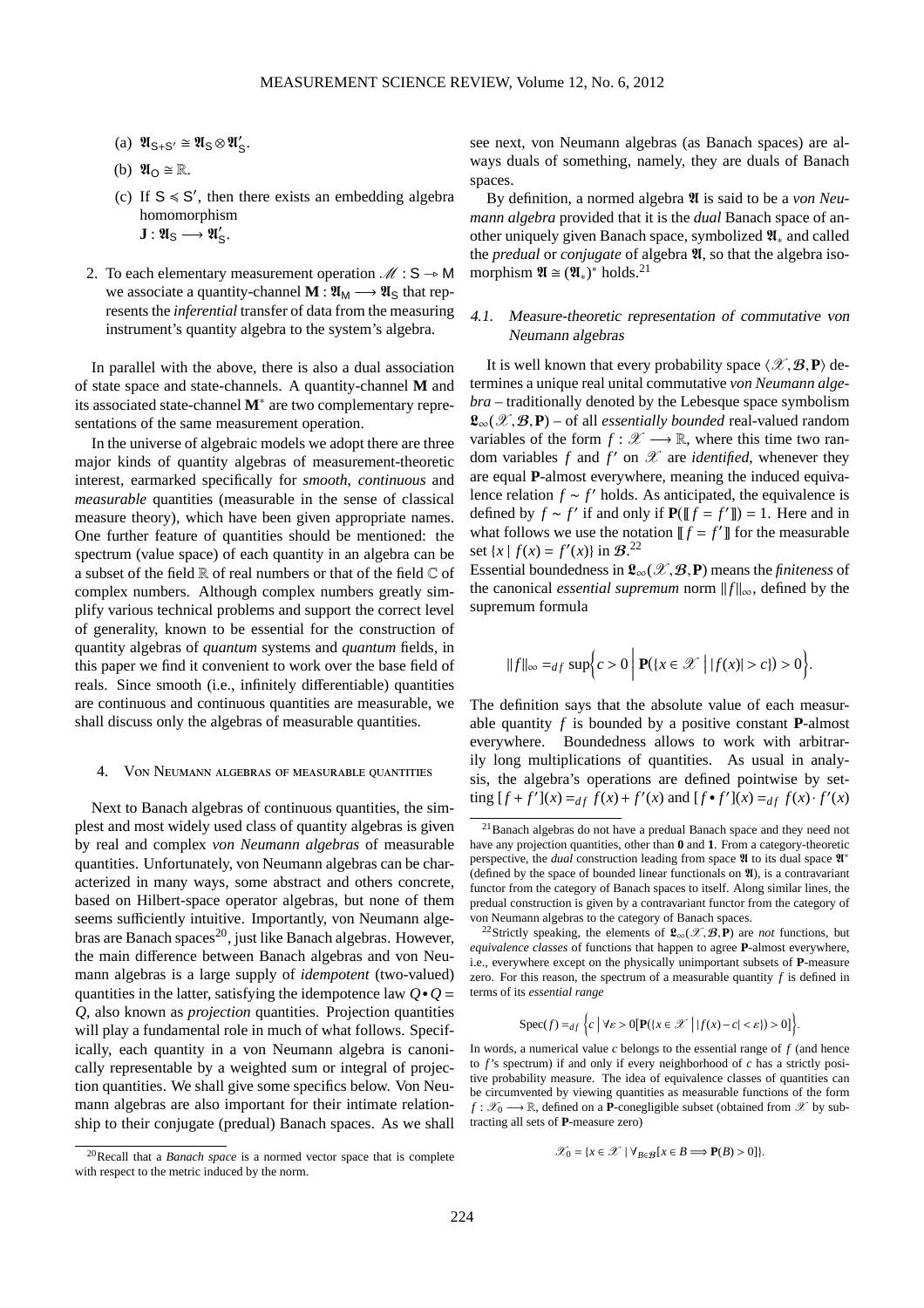for all  $x$  in  $\mathscr X$ . We also need the usual scalar multiplication, defined by  $[c \cdot f](x) =_{df} c \cdot f(x)$ . The essential supremum norm turns the algebra  $\mathbf{\Omega}_{\infty}(\mathscr{X}, \mathcal{B}, \mathbf{P})$  into a Banach space with its predual (conjugate) Banach space  $\mathfrak{L}_1(\mathscr{X},\mathcal{B},\mathbf{P})$ of absolutely integrable functions (containing all density functions) with a finite norm  $||f||_1$ , defined by the integral  $||f||_1 =_{df} \int_{\mathcal{X}} |f(x)| \mathbf{P}(\mathrm{d}x) < \infty$ . The following important predual and dual algebra-isomorphisms hold:  $\mathbf{\mathfrak{L}}_{\infty}(\mathscr{X},\mathcal{B},\mathbf{P})_*$  ≅  $\mathbf{L}_1(\mathcal{X}, \mathcal{B}, \mathbf{P})$  and  $\mathbf{L}_1(\mathcal{X}, \mathcal{B}, \mathbf{P})^* \cong \mathbf{L}_\infty(\mathcal{X}, \mathcal{B}, \mathbf{P}).$ 

It is well known in operator theory that any abstractly given unital *commutative* von Neumann algebra<sup>[23](#page-12-0)</sup> is isomorphic to a concrete von Neumann algebra  $\mathfrak{L}_{\infty}(\mathscr{X}, \mathcal{B}, \mathbf{P})$  for some probability space  $\langle \mathcal{X}, \mathcal{B}, \mathbf{P} \rangle$  with its to-within-isomorphism unique predual Banach space  $\mathfrak{L}_1(\mathscr{X}, \mathcal{B}, \mathbf{P})$ . Remarkably, the algebra <sup>L</sup>∞(X,B,**P**) depends only on the sigma ideal of **<sup>P</sup>**-null sets and *not* on the specific choice of the measure **P**. Therefore, for notational convenience we introduce the abbreviation  $\mathfrak{L}_{\infty}(\mathscr{X})$ for  $\mathbf{L}_{\infty}(\mathscr{X},\mathcal{B},\mathbf{P})$ .

Because the objective of classical measurement is to identify the extant *value* of the target system's selected measurand, it is important to understand which other quantities (determined by the measurand) will also acquire known values upon completing the measurand's measurement. Put another way, suppose the experimenter measures measurand *Q* and obtains its value, say,  $c \in \text{Spec}(Q)$  or the best estimate thereof. Evidently, the experimenter does not have to perform another measurement to know the value, say, of the squared measurand  $Q^2 = Q \cdot Q$ , because (s) he already knows that the value of  $Q^2$  will be  $c^2$  or its best estimate, obtained by easy (approximate) calculation. Needless to add, we can quickly generalize the foregoing idea of *derived measurement* to any 'scalechanging' real-valued measurable function *f* on Spec(*Q*), giving the value  $f(c)$  (or its approximation) of  $f(Q)$ . Simply, by measuring measurand *Q* the experimenter automatically "measures" in a *derived* (computational) fashion *all* quantities of the form  $f(Q)$ .

## 4.2. Measurable function calculus

The so-called *spectral mapping theorem* allows us to say considerably more about how to move between the measurand's abstract von Neumann algebra and the associated concrete measurable function algebra. For the general case, let *Q* be a measurand of interest in a von Neumann algebra  $\mathfrak A$  and let  $\mathfrak{A}(Q)$  be the von Neumann algebra *generated* (within  $\mathfrak{A}$ ) by  $Q$ and the algebra's unit **1**. It is not hard to see that the resulting commutative von Neumann algebra  $\mathfrak{A}(Q)$  (i.e., the smallest unital von Neumann subalgebra of  $\mathfrak A$  containing measurand *Q* and unit **1**) is given by the norm closure of all polynomials in indeterminate *Q*. Simply, the generated algebra includes all quantities whose values can be obtained via derived measurement, based on *Q*. An important consequence of the spectral

mapping theorem which will be regularly used later in various measurement examples is the existence of a unique von Neumann algebra isomorphism

$$
\mathfrak{L}_{\infty}(\mathrm{Spec}(Q)) \xrightarrow{\mathrm{I}_Q} \mathfrak{A}(Q)
$$

between the algebra  $\mathbf{L}^\infty(Spec(Q))$  of essentially bounded Borel measurable functions of the form  $f : \text{Spec}(Q) \longrightarrow \mathbb{R}$ (where  $Spec(Q)$ ) is furnished with a unique probability measure **P** on the Boolean sigma-algebra of Borel subsets, modulo measure class equivalence,  $24$ , and the von Neumann algebra  $\mathfrak{A}(Q)$  generated by the measurable quantity Q and the unit **1** of  $\mathfrak A$ .

The isomorphism  $I<sub>O</sub>$  sends the canonical *identity* function  $\mathfrak{I}: \text{Spec}(Q) \longrightarrow \mathbb{R}$  (defined by  $\mathfrak{I}(x) = x$  for all x in Spec(*Q*)) directly to  $Q = I_Q(\mathfrak{I})$ , it maps the *constant* function  $\mathcal{L}_1$ : Spec(*Q*)  $\longrightarrow \mathbb{R}$  (having the same value 1) to the algebra's unit **1**, it assigns to the square function on  $Spec(Q)$  the quantity  $Q^2$ , and so forth. Here the main technical point is that the foregoing isomorphism ensures that we can locally manipulate the abstractly given quantities and representing measurable functions in the same way. For a detailed account of algebra representation results, the reader is referred to [\[12\]](#page-20-8).

To mirror the algebraic and metrical properties of measurable functions in the generated quantity algebra  $\mathfrak{A}(O)$ , it is customary to set  $f(Q) =_{df} \mathbf{I}_Q(f)$  to be the image of the measurable function *f* : Spec( $Q$ )  $\longrightarrow \mathbb{R}$  under isomorphism  $I_Q$ .<sup>[25](#page-12-2)</sup> Although the foregoing notation does not seem natural at first sight, it does make good sense after showing that the following linear and structural conditions hold for all real-valued measurable functions  $f$ ,  $g$ , and  $f$ <sub>t</sub> on Spec(*Q*) and scalars  $c, t \in \mathbb{R}$ :

- (i)  $[f+g](Q) = f(Q) + g(Q)$ .
- (ii)  $[f \cdot g](Q) = f(Q) \cdot g(Q)$ .
- (iii)  $[c \cdot f](Q) = c \cdot f(Q)$ .
- (iv) If  $f \leq g$ , then  $f(Q) \leq g(Q)$ .
- (v) If  $f_t(x) = e^{-tx}$ , then  $f_t(Q) = e^{-tQ}$ .
- (vi) If  $\lim_{n\to\infty} f_n = f$ , then  $\lim_{n\to\infty} f_n(Q) = f(Q)$ .
- (vii)  $[h \circ f](Q) = h(f(Q))$ , where  $h \in \mathfrak{L}_{\infty}(f(\text{Spec}(Q)))$ .
- (viii)  $||f(Q)|| = \sup{ |f(c)| | c \in \text{Spec}(Q) }$ .
- (ix)  $Spec(f(Q)) = f(Spec(Q)) = {f(c) | c \in Spec(Q)}$ .

Basically, as alluded to above, there are two mathematically equivalent ways to reason about a measurand and

<span id="page-12-0"></span><sup>23</sup>Noncommutative complex von Neumann algebras are reserved for quantum systems. Since our interest is in classical measurement, in this paper we shall focus only on *commutative* von Neumann algebras, satisfying the commutativity law  $Q \cdot Q' = Q' \cdot Q$ .

<sup>24</sup>As was mentioned above, the probability measure **P** is needed only for ensuring appropriately many null sets.

<span id="page-12-2"></span><span id="page-12-1"></span><sup>&</sup>lt;sup>25</sup>Because  $f(Q)$  denotes the quantity that corresponds to the measurable function *f* under the algebra isomorphism, mathematicians working in spectral analysis often refer to this type of correspondence as the *measurable function calculus*.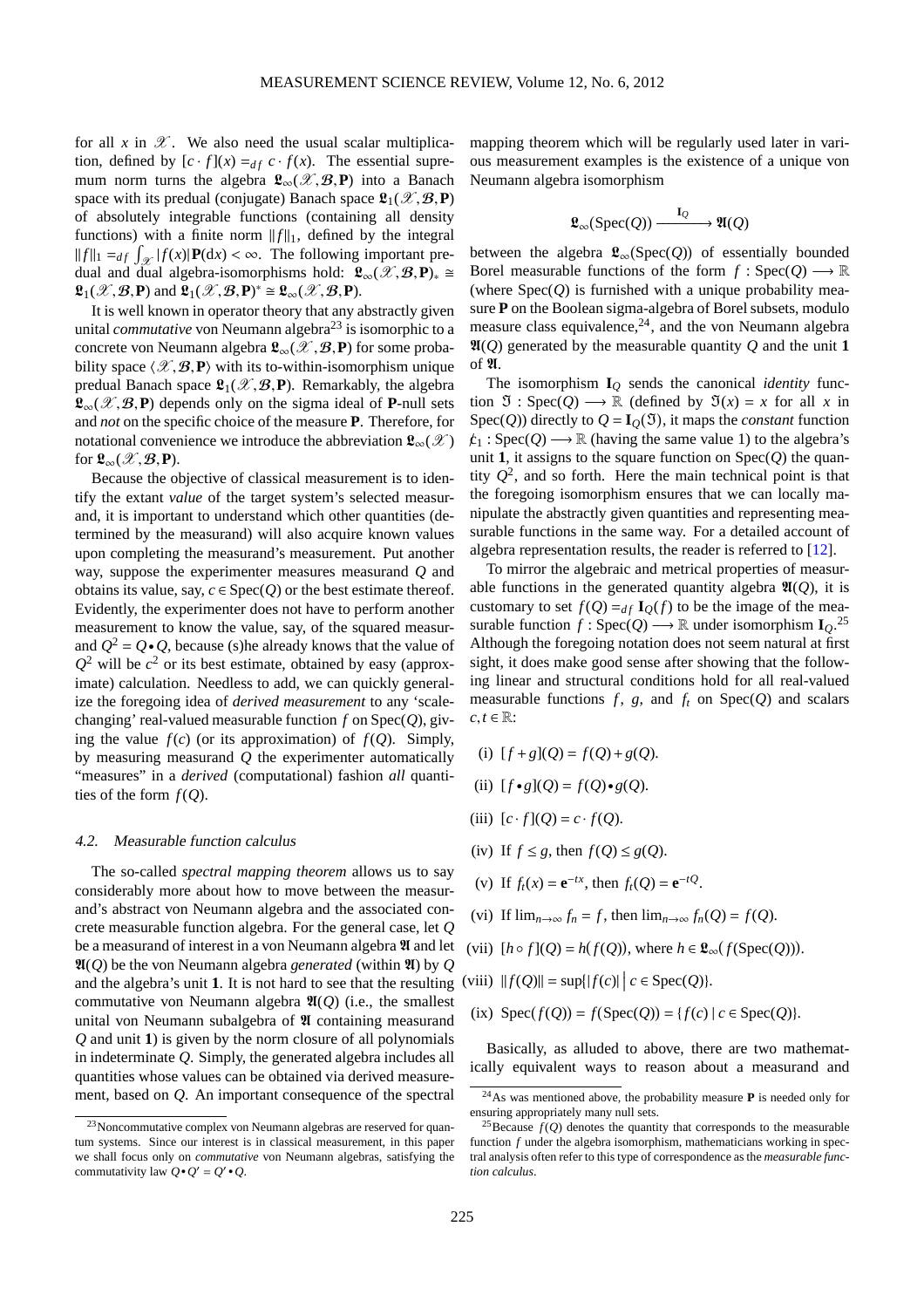its derived quantities, (i) *algebraically*, and (ii) *measuretheoretically*. In the algebraic approach, the measurand's spectrum  $Spec(Q)$  automatically specifies the spectrum of any derived quantity, having the polynomial form  $c_0 \cdot \mathbf{1} + c_1 \cdot$  $Q + c_2 \cdot Q^2 + \cdots + c_n \cdot Q^n$  or a limit thereof with respect to the norm-induced topology. From a measure-theoretic perspective, all calculations of values of derived quantities are performed on the corresponding measurable functions of the form  $f : \text{Spec}(Q) \longrightarrow \mathbb{R}$ . Since the measure-theoretic approach is equivalent to the algebraic method, why bother with the algebras of abstract quantities at all? Because the algebraic approach is particularly well-suited to modeling not only classical measurement, but also measurement procedures arising in quantum mechanics and quantum statistical mechanics, where (due to noncommutativity requirements) concrete measuretheoretic representations are not available. In particular, algebraic models provide (at the right level of generality and simplicity) a unified mathematical framework for the study of all known types of measurement operations, including but not limited to classical and quantum, static and dynamical, deterministic and probabilistic, direct and indirect, discrete-time and continuous-time, joint, repeatable, parallel and sequential, biased and unbiased, invasive and noninvasive, demolition or nondemolition, and model-based measurements.

Since for any measurable set  $B \in \mathcal{B}$ , its characteristic function  $\mathbf{1}_B$  is automatically a (2-valued, idempotent) projection quantity in  $\mathbf{\Omega}_{\infty}(\mathscr{X})$ , the set of projection quantities forms a Boolean sigma algebra, mirroring the underlying Boolean al-gebra of propositions.<sup>[26](#page-13-0)</sup> We have thus established that all externally given (data) propositions are automatically *internalized* in a von Neumann algebra in terms of projection quantities.[27](#page-13-1) Evidently, all linear combinations of characteristic functions (i.e., the so-called simple or step-functions) of the form  $\sum_{i \leq n} c_i \cdot \mathbf{1}_{B_i}$  with measurable sets  $B_1, \dots, B_n$  in  $\mathcal{B}$ and scalars  $c_1, \dots, c_n$  in R are also members of the concrete von Neumann algebra. The other measurable functions in <sup>L</sup>∞(X,B,**P**) are obtained as (essential norm-based) limits of converging sequences of simple functions.

In the same spirit, it is easy to see that any measurable function  $f \in \mathfrak{L}_{\infty}(\mathscr{X})$  with finitely many values has a *spectral decomposition*, represented by the weighted sum  $f =$  $\sum_{i \leq n} c_i \cdot \mathbf{1}_{\llbracket f = c_i \rrbracket}$  of projection quantities, induced by the measurable partition  $\{\llbracket f = c_1 \rrbracket, \llbracket f = c_2 \rrbracket, \cdots, \llbracket f = c_n \rrbracket\}$  of  $\mathcal{X}^2$ . The foregoing spectral representation of quantity *f* readily extends to a countable spectral resolution, also having the form of the weighted-sum  $f = \sum_{c \in \text{Spec}(f)} c \cdot \mathbf{1}_{\llbracket f = c \rrbracket}$ , where

 $\sum_{c \in \text{Spec}(f)} \mathbf{1}_{\llbracket f = c \rrbracket} = \mathbf{1}$ . This leads at once to derived-quantity representations encoded by  $g(f) = \sum_{c \in \text{Spec}(f)} g(c) \cdot \mathbf{1}_{\llbracket f = c \rrbracket}$  for any real-valued Borel measurable function *g* on Spec(*f*) and to joint representations of the form  $g(f, f') = \sum_{c,c'} g(c, c')$ .  $\mathbf{1}_{\llbracket f=c, f'=c'\rrbracket}$  .

## 4.3. Spectral representation of measurable quantities

Based on the spectral mapping theorem, we can now clarify how projections can be used to represent any measurable quantity whatsoever. Let  $Q$  be a quantity in a unital commutative von Neumann algebra  $\mathfrak A$ . Appealing to measurable function calculus, we may define a canonical projection quantity  $\Pi_O(B) =_{df} \mathbf{1}_B(Q)$  for any Borel measurable set *B* in the Borel sigma algebra  $\mathcal{B}_{\text{Spec}(O)}$  of measurable subsets of Spec(*Q*). Clearly, since the characteristic function  $\mathbf{1}_B$  is a projection, the quantity  $\Pi_{\theta}(B)$  (encoding algebraically the proposition "*Q* takes its extant value in *B*") is also a projection, belonging to the von Neumann algebra  $\mathfrak{A}(Q)$ .<sup>[29](#page-13-3)</sup> It is assigned to the projection function  $\mathbf{1}_B$  by the isomorphism  $\mathbf{I}_O$ . We have now constructed a crucial projective representation map  $\Pi_Q : \mathcal{B}_{Spec(Q)} \longrightarrow \mathfrak{A}(Q)_p$ , called the *projection-valued measure* (acronymed PVM) *associated* with quantity *Q* that allows us to look at quantities from a new point of view.

In general, a PVM is any mapping  $\Pi : \mathcal{B} \longrightarrow \mathfrak{A}_n$  on a measurable space  $\langle \mathcal{X}, \mathcal{B} \rangle$  that assigns to each measurable set *B* in *B* a unique projection (i.e., two-valued quantity)  $\Pi(B)$ belonging to the algebra  $\mathfrak A$  in such a way that the following measure-theoretic conditions hold for all measurable sets  $B, B'$  in  $B$  and for all sequences of pairwise disjoint measurable sets  $B_1, B_2, \cdots$  in  $\mathcal{B}$ :

- (i)  $\Pi(\emptyset) = 0$  and  $\Pi(\mathcal{X}) = 1$ .
- (ii)  $B \subseteq B' \Longrightarrow \Pi(B) \le \Pi(B')$ .
- (iii)  $\Pi(B_1 + B_2 + \cdots) = \Pi(B_1) + \Pi(B_2) + \cdots$ , where the countable sum on the right-hand side is interpreted as the limit of the sequence of partial sums in the so-called weak topology of  $\mathfrak{A}^{.30}$  $\mathfrak{A}^{.30}$  $\mathfrak{A}^{.30}$
- (iv)  $\Pi(B \cap B') = \Pi(B) \cdot \Pi(B')$ .
- (v)  $B \cap B' = \emptyset \Longrightarrow \Pi(B) \cdot \Pi(B') = 0.$

Note that projection-valued measures behave like special probability measures, except that their values are not numbers but projection quantities in a von Neumann algebra. More significantly perhaps, PVMs are not only important and interesting in their own right, one can actually integrate functions with respect to them. Specifically, the so-called *spectral representation* theorem states that to each quantity *Q* in a von

<span id="page-13-0"></span><sup>&</sup>lt;sup>26</sup>In general, the set of projections  $\mathfrak{A}_p$  in a von Neumann algebra  $\mathfrak A$  is a complete lattice under the partial ordering  $P \le Q$  iff  $P \cdot Q = Q \cdot P = P$ , and lattice operations  $P \lor Q = P + Q - P \cdot Q$  and  $P \land Q = P \cdot Q$  in the commutative case. The lattice  $\mathfrak{A}_p$  of projections of the von Neumann algebra  $\mathfrak A$ is *Boolean* if and only if the algebra is commutative. In particular, the algebra of projections in  $\mathfrak{L}_{\infty}(\mathscr{X}, \mathcal{B}, \mathbf{P})$  is isomorphic to the quotient Boolean sigma algebra, obtained from  $\mathcal{B}$  by quotienting with the equivalence  $B \sim B'$ iff  $P((B - B') ∪ (B' - B)) = 0.$ 

<span id="page-13-1"></span> $27$ In quantum measurement theory this is the most compelling reason for replacing propositions by projections.

<span id="page-13-2"></span><sup>&</sup>lt;sup>28</sup>Here, as before, the expression  $\llbracket f = c_i \rrbracket$  denotes the measurable set of all points *x* satisfying  $f(x) = c_i$  with  $1 \le i \le n$ .

<span id="page-13-3"></span><sup>&</sup>lt;sup>29</sup>Note that for  $f \in \mathfrak{L}_{\infty}(\mathcal{X})$ , we have  $\Pi_f(B) = \mathbf{1}_{\llbracket f \in B \rrbracket}$ , where the expression  $[$ *f* ∈ *B* $]$  denotes the measurable subset  $\sum_{c \in B} \mathbf{1}_{[f=c]} = f^{-1}(B) = \{x \mid f(x) \in B\}$ of Spec(*f*).

<span id="page-13-4"></span><sup>30</sup>Recall that in commutative settings, the *weak topology* is defined by the *weak* limit wlim<sub>*n*→∞</sub>  $Q_n = Q$  if and only if lim<sub>*n→∞*</sub>  $S(Q_n - Q) = 0$  for all states S.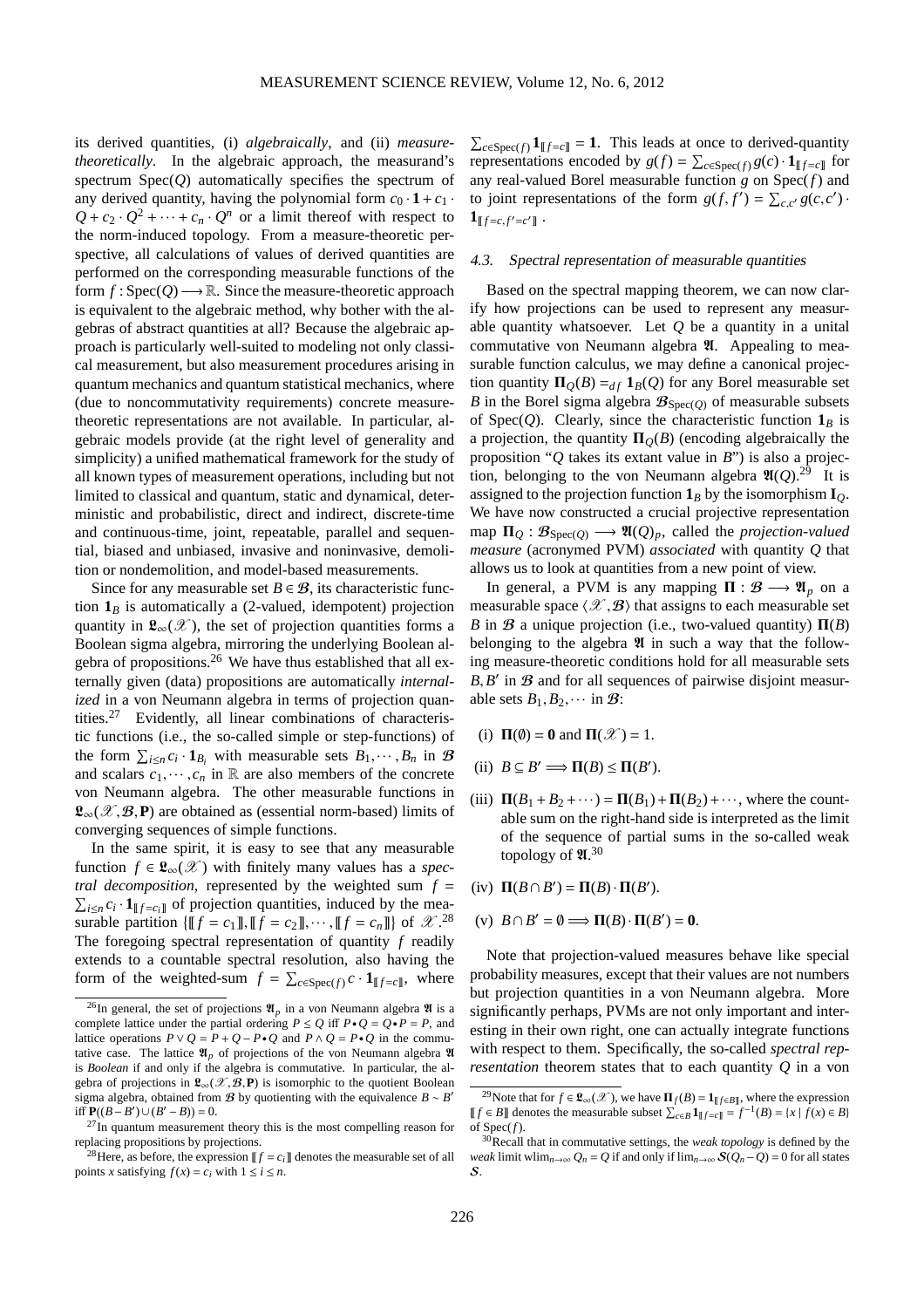Neumann algebra  $\mathfrak A$  there corresponds a unique projectionvalued measure Π*<sup>Q</sup>* such that the following *spectral integral* representations hold

$$
Q = \int_{\text{Spec}(Q)} x \cdot \Pi_Q(\text{d}x) \text{ and } f(Q) = \int_{\text{Spec}(Q)} f(x) \cdot \Pi_Q(\text{d}x)
$$

for any essentially bounded measurable function *f* :  $Spec(Q) \longrightarrow \mathbb{R}$ . In a function algebra setting, the foregoing spectral integral is defined in the usual way, starting from simple functions and then moving up to all measurable functions by a limit construction. In particular, the characteristic functions satisfy the following conditions:

- (i)  $\int_{\text{Spec}(Q)} \mathbf{1}_B(x) \cdot \Pi_Q(\mathrm{d}x) = \Pi_Q(B).$
- (ii) The constant function  $k_1$  gives the resolution of the unit  $\int_{\text{Spec}(Q)} \Pi_Q(\text{d}x) = 1.$
- (iii) For the simple function  $f = \sum_{1 \le i \le n} c_i \cdot \mathbf{1}_{B_i}$  with pairwise disjoint measurable subsets  $B_1, B_2, \cdots, B_n$  we have  $\int_{\text{Spec}(Q)} \mathbf{1}_B(f(x)) \cdot \Pi_Q(\text{d}x) = \sum_{1 \le i \le n}^n c_i \cdot \Pi_Q(B_i).$

So what are these spectral representations of quantities good for? The single most important consequence of writing quantities in their canonical spectral form is in relating quantities to their associated measurement operations. For example, by appealing to the spectral representation result the physicist may view the position quantity *Q* of a free Newtonian particle moving in a straight line in terms of its corresponding projection-valued measure  $\Pi_Q$  that outputs value  $\Pi_Q(B) = 1$ , when the particle is in region *B* and value 0 when it is not, for any measurable spatial region *B*. Thus, to measure the particle's exact position means asking and answering all questions of the form "Is the particle in region *B*?" at the same time and then moving on to perform the corresponding binary yes-no measurements. In concordance with the spectral representation of the position quantity *Q*, exactly one answer will be "yes", when the particle is actually in region *B*. However, it is important to realize that the particle's position at any given moment depends on its actual physical state, and therefore one cannot tell tell ahead of time where the particle really is. Nevertheless, as we shall see shortly, measurement theory predicts that the particle will be in region *B* with probability  $\mathcal{S}(\Pi_Q(B))$ , given that at that time it will be in the physical state represented by  $S$ . Now, since classical mechanics treats particles as deterministic systems, its state  $S$  is deterministic, specified by the particle's position and momentum values, and therefore the probability value will be 1 precisely when the position coodinate falls into region *B*.

In this manner, PVMs explain how sharp measurements are possible in terms of ideal binary measurements. On this scenario, any quantity *Q* can be looked at from the point of view of its (infinitely long) disjunction  $\llbracket Q = c \rrbracket$  or  $\llbracket Q = c' \rrbracket$  or ··· propositions, algebraically represented by a weighted sum (or integral) of projection quantities  $\Pi_{\{c\}}$ ,  $\Pi_{\{c'\}}$ , ..., assigned

to singletons  $\{c\}, \{c'\}, \cdots$ .. The question now arises as to how can we make the PVM approach more realistic.

Because the exact values of quantities (and states) are generally inaccessible to direct observation, that is to say, the experimenter is denied knowledge of sharp propositions of the form  $|| f = c ||$ , a crucial epistemic strategy is a passage from the underlying point set Spec(*Q*) framework to its higherlevel Borel algebra  $\mathcal{B}_{\text{Spec}(O)}$  setting. Owing to this conceptual move from equational propositions  $\llbracket f = c \rrbracket$  to more general and less informative set-theoretic propositions of the form  $[$ [ $f \in B$ ]], the experimenter will certainly know whether or not ~ *f* ∈ *B* holds for appropriately large Borel sets *B*. Unfortunately, stochastic systems possess behaviors in which the experimenter does not strictly know the propositions of the form  $\llbracket f \in B \rrbracket$  either, but (s) he may know that the outcome *c* is more likely to be in some parts of Spec*Q* than others. As we will see later, in this context the experimenter's epistemic access to measurement outcomes is encoded by probability values of the form  $P([ \, f \in B] )$ , thought of as the probability that the extant value of *f* is in the Borel set *B*.

As a matter of fact, in quantum theory of measurement it has become customary to go one step further in the direction of *fuzzifying* or *smearing* the measurement results by replacing all measurands *Q* with spectral measures of a highly general form  $\Pi : \mathcal{B} \longrightarrow \mathfrak{A}$  on an arbitrary probability space  $\langle \mathcal{X}, \mathcal{B}, \mathbf{P} \rangle$  with values in the target system's quantity algebra A. These so-called (normalized) *positive operator-valued measures* (with a generally accepted acronym POVM) satisfy the following conditions for all measurable sets  $B \in \mathcal{B}$  and for all countable sequences of pairwise disjoint sets  $B_1, B_2, \cdots$  in  $\mathcal{B}$ :

- (i)  $\Pi(\emptyset) = 0$  and  $\Pi(\mathcal{X}) = 1$ .
- (ii)  $\Pi(B) \geq 0$ .
- (iii)  $\Pi(B_1 + B_2 + \cdots) = \Pi(B_1) + \Pi(B_2) + \cdots$ , where the sum on the right-hand side is again interpreted as the limit of the sequence of partial sums in the weak topology of  $\mathfrak{A}$ .

In quantum physics, positive operator-valued measures are regularly used in modeling the (tail-end) statistical aspects of *outcomes* of quantum measurement procedures, independently of the physical structure of measuring instruments. The probability that the measurement outcome belongs to a Borel set is given by the expectation value of the POVM's quantity. In the class of discrete *projective* (binary) measurements, each quantity *Q* has a spectral decomposition  $Q = \sum_{c \in \text{Spec}(Q)} c \cdot \mathbf{\Pi}_c$ , so that the probability of obtaining outcome  $c$  is given by the expectation  $\mathcal{S}(\Pi_c)$  with respect to the system's extant state  $\mathcal S$ in  $S(\mathfrak{A})$ . We hasten to add that the foregoing POVM-based *statistical* model of measurement says nothing about the target system's post-measurement state, i.e., the system's *posterior* state, conditioned by the observed measurement outcome. Not surprisingly, the statistical model provides the least detailed characterization of measurement in that it accounts only for the target system's measurement outcomes that can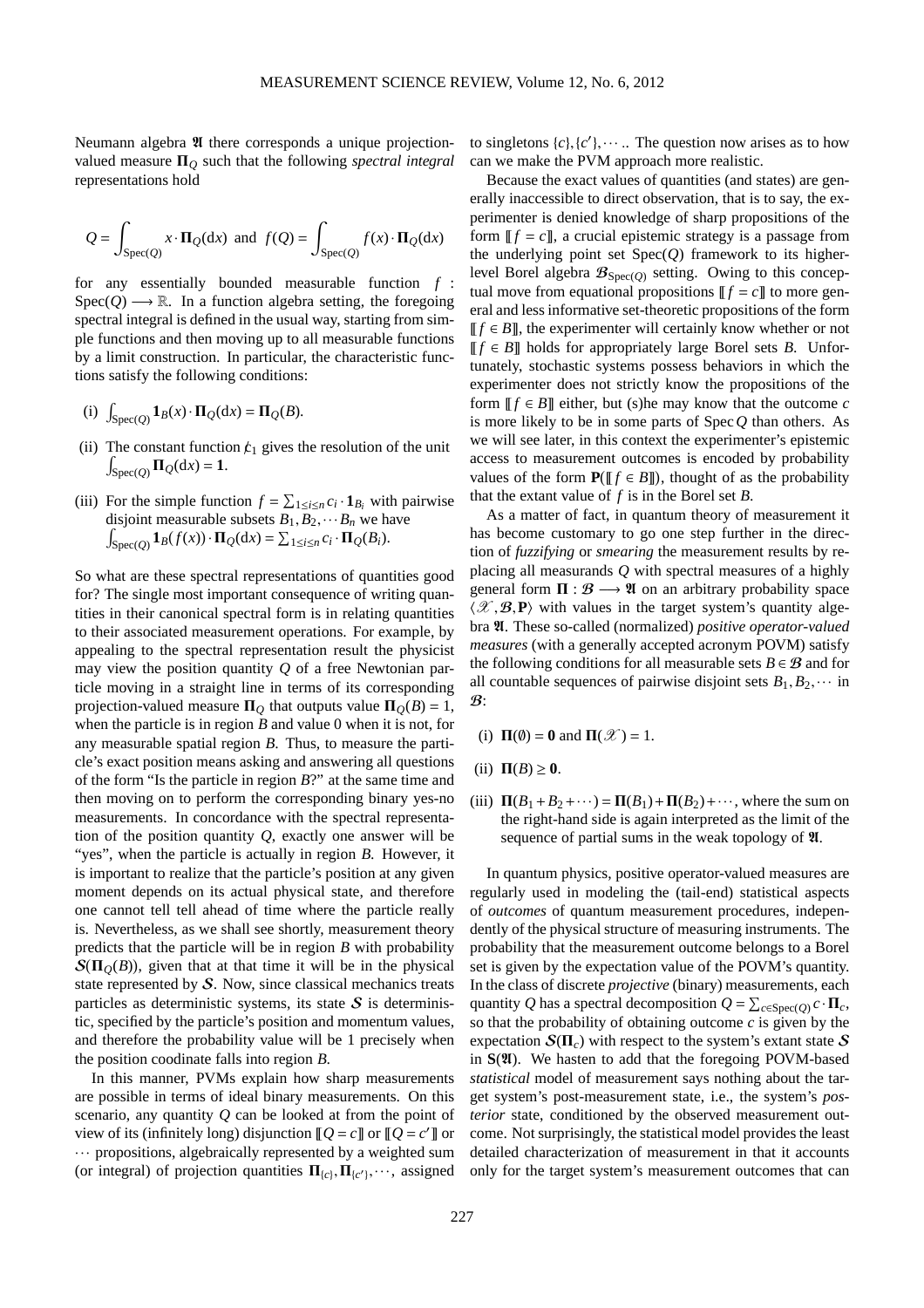be manipulated and fed into various postmeasurement processors.

Next, we shall need to understand how abstractly given states of a system under consideration may be interpreted probabilistically. The state space framework provides a fundamental theorem that addresses this issue. In detail, each quantity  $Q$  in a von Neumann algebra  $\mathfrak A$  determines an affine mapping of the form

$$
\mathbf{S}(\mathfrak{A}) \xrightarrow{\Pi_{\mathcal{Q}}^*} \mathbf{P}(\mathrm{Spec}(\mathcal{Q})),
$$

defined by  $\Pi_{Q}^*(\mathcal{S}) =_{df} \mathbf{P}_{Q,\mathcal{S}}$  for all states  $\mathcal{S}$  in  $\mathbf{S}(\mathfrak{A})$ , where the unique probability measure  $P_{\text{O},\mathcal{S}}$  satisfies the classical expectation formula

$$
\mathcal{S}(f(Q)) = \int_{\text{Spec}(Q)} f(x) \mathbf{P}_{Q,S}(\mathrm{d}x)
$$

for all measurable functions  $f : \text{Spec}(Q) \longrightarrow \mathbb{R}$ . The equality  $P_{O,S} = S \circ \Pi_{O}$  (in which  $\Pi_{O}$  is the projection-valued measure associated with *Q*) gives a direct definition of the abovespecified probability measure. In particular, for any a Borel subset *B* of Spec(*Q*) we have the *probability*

$$
\mathbf{P}_{Q,S}(B) = \mathcal{S}(\Pi_Q(B)) = \mathcal{S}(\mathbf{1}_B(Q))
$$

stating that *Q*'s extant value is in the subset *B*, given that the system is in a physical state encoded by  $S$ . Actually, the above-mentioned fundamental theorem says more: To each state-channel M<sup>∗</sup> there corresponds a unique transition probability (Markov kernel) **T<sup>M</sup>** giving a commutative diagram



with  $\Pi_{Q'}^* \circ M^*(S) = T_M \circ \Pi_Q^*(S)$  for all states S in S(\Qpta) and hence  $\tilde{\mathbf{P}}_{Q',\mathbf{M}^*(\mathcal{S})}(B) = [\mathbf{T}_\mathbf{M}(\tilde{\mathbf{P}_{Q,S}})](B)$  for all Borel subsets *B* of  $Spec(Q')$ .

The reader will surely notice that in parallel with the earlier discussed passage from abstract measurable quantities to classical random variables we have just introduced the dual idea of reasoning about abstract states in terms of concrete probability measures. Thus, the earlier posed question is taken up again: Why bother with abstract states, when probabilitiy measures seem to suffice? Because states occupy a unifying position in the representation of all kinds of physical states, including those of quantum systems, where the fundamental theorem about mapping states to classical probability measures fails. In particular, quantum measurement relies on noncommutative probability theory, which is formulated exclusively in the language of algebraic states. For a systematic treatment of transition probabilities in a rather general setting see  $[6]$ .

The abstract framework of states includes the following general versions of basic statistical indicators for all state states S:

- (i) *Expectation of Q:*  $S(Q) =_{df} \int_{\text{Spec}(Q)} x \mathbf{P}_{Q,S}(dx)$ .
- (ii) *Variance of Q:*  $Var_S(Q) =_{df} S(Q^2) S(Q)^2$ . By definition, the so-called *ideal* measurement operation **M** satisfies the conservation law of variance:  $Var_S(Q)$  = Var<sub>M<sup>\*</sup>(S)</sub>( $Q^{\dagger}$ ). Variance is particularly useful in assessing the fidelity of state-channels.

It is time we had some concrete examples of measurement models.

## 5. Algebraic models of elementary measurement procedures

In this section we survey a number of concrete examples of classical measurement, alluded to in the previous sections. We emphasize at the outset that we do not have space to present a complete analysis of all examples. Each example merits considerable study in its own right and we intend to pursue such studies in the future. Here our goal is to show how algebraic constructions capture the decisive structures of measurement operations. The examples of elementary measurement we shall cover in this section fall naturally into three relatively disjoint classes: direct, indirect and joint measurements.

The simplest and earliest types of direct measurement (e.g., length and mass measurements) are based on the principle of *direct comparison*. A direct-comparison process relies on comparing the measurand's values with those of its associated pointer quantity of the same dimension and in a comparable range. It is convenient to begin with the basic idea of a static measurement of length.

#### 5.1. Classical comparison-based length measurement

In this example the measuring device is the familiar meter stick or ruler with a calibrated equally-spaced mark for, say, each millimeter along the ruler's total length of one meter (i.e.,  $10<sup>3</sup>$  millimeters). We know that the (approximate) length of, for example, a flagpole is found by placing the meter ruler alongside it, starting from one end and then repeatedly stepping it off, until the flagpole's other end is reached. At that point the scale mark that is closest to the flagpole's other end is read and added to the millimeters obtained from the total number of collinear ruler steppings along the flagpole's entire length. An earlier version of the length measurement structures presented here is discussed in  $[3]$ .<sup>[31](#page-15-0)</sup>

<span id="page-15-0"></span> $31$ Today's technology is blessed with many types of non-contact length measurements, including ultrasound, laser and radar-based instruments. These technologies have taken over the task of length measurement from simple-minded meter stick devices. In the algebraic approach to follow we will discuss only the simplest cases of measurement, where a suitable instrument scale must be read to obtain the measurement result.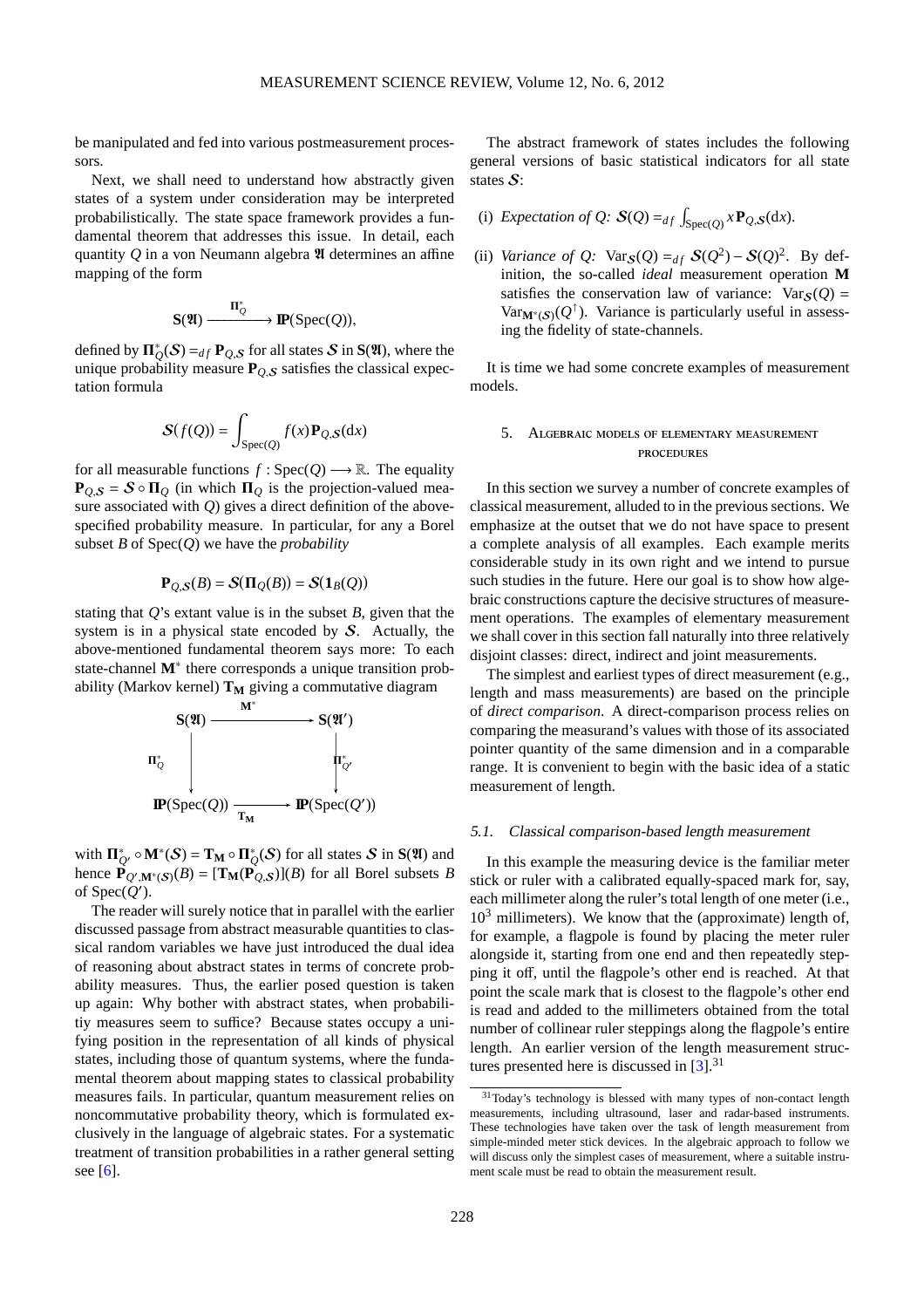Suppose we wish to measure the length  $\ell$  of a flagpole with a meter ruler. So  $\ell$  is a measurable quantity (representable by a random variable), where we take the closed real interval  $Spec(\ell) = [0, L]$  to be its value set with a sufficiently large L. Now the basic modeling idea is to regard the flagpole as our target system and associate with it the von Neumann algebra  $\mathbf{L}_{\infty}([0,L])$  of quantities, isomorphic to the abstract von Neumann algebra  $\mathfrak{A}(\ell)$ , generated by  $\ell$  and  $1.^{32}$  $1.^{32}$  $1.^{32}$  Since this algebra contains all quantities that are *derivable* from the length quantity  $\ell$ , it follows that their values can automatically be calculated from the extant value of  $\ell$ .

Having assigned a quantity algebra to the flagpole, we now construct an algebra for the ruler. We know that in order to obtain information about the flagpole's actual length, the experimenter will have to get it from stepping off the ruler against the flagpole and from reading the numerals at the ruler's *discrete* markings. Clearly, the fidelity of this measurement operation depends on the ruler's *resolution* and *accuracy*. [33](#page-16-1) One of the most intuitive ways to proceed is to introduce a discrete-valued pointer quantity  $\ell^{\dagger}$  that characterizes the ruler, so that  $\ell^{\uparrow}$ 's spectrum Spec( $\ell^{\uparrow}$ ) is specified by the ruler's reading scale, i.e., by the set of points in [0,*L*] corresponding to the millimeter marks, encoded by parameter  $\varepsilon > 0$ :

$$
\operatorname{Spec}(\ell^{\uparrow}) = [0, L]_{\varepsilon} =_{df} \varepsilon \mathbb{N} \cap [0, L],
$$

where the discrete lattice  $\varepsilon \mathbb{N} = \{0, \varepsilon, 2\varepsilon, 3\varepsilon, \dots\}$  denotes the uniform grid of equally spaced points one millimeter apart (i.e., the step-size  $\varepsilon$  represents the distance of one millimeter), capturing the ruler's discrete length structure. We are now able to introduce the ruler's finite-dimensional von Neumann algebra  $\mathfrak{L}_{\infty}([0,L]_{\varepsilon})$ , isomorphic to the von Neumann algebra  $\mathfrak{A}(\ell^{\uparrow})$ , in which the pointer quantity corresponds to the canonical identity function  $\mathfrak{I}$ , defined by  $\mathfrak{I}(x) = x$  for all *x* in  $[0,L]_{\varepsilon}.$ 

The measurand's values are related to those of its pointer quantity by the *round-off* map  $\mathcal{R}_{\varepsilon} : [0, L] \longrightarrow [0, L]_{\varepsilon}$ , defined by  $\Re_{\varepsilon}(c) =_{df} k\varepsilon$ , if  $k\varepsilon - \frac{1}{2} \le c < k\varepsilon + \frac{1}{2}$  for all  $k \ge 1$ , and  $\mathcal{R}_{\varepsilon}(c) = 0$  for all  $c < \frac{1}{2}\varepsilon$ . Intuitively, the round-off map  $\mathcal{R}_{\varepsilon}$ assigns to each possible value  $c$  of measurand  $\ell$  the unique point  $\mathcal{R}_{\varepsilon}(c)$  in  $[0, L]_{\varepsilon}$  that is closest to it.<sup>[34](#page-16-2)</sup>. We also have the obvious *inclusion* map  $\mathfrak{I}_{\varepsilon}$  :  $[0, L]_{\varepsilon} \longrightarrow [0, L]$  that sends the points of the discrete subset  $[0,L]_{\varepsilon}$  to the continuum value set [0,*L*]. We know from functional analysis that the abovedefined round-off and inclusion maps induce two quantitychannels

$$
\mathfrak{L}_{\infty}([0,L]_{\varepsilon})\xrightarrow{\mathfrak{L}_{\infty}(\mathfrak{R}_{\varepsilon})}\mathfrak{L}_{\infty}([0,L])
$$

defined by the injective algebra homomorphism  $\mathfrak{L}_{\infty}(\mathfrak{R}_{\varepsilon})(h) =_{df} h \circ \mathfrak{R}_{\varepsilon}$  for all functions *h* on  $[0, L]_{\varepsilon}$  and by the surjective homomorphism  $\mathfrak{L}_{\infty}(\mathfrak{I}_{\varepsilon})(g) =_{df} g \circ \mathfrak{I}_{\varepsilon}$  for all functions *g* on [0,*L*]. Since the first channel represents length measurement, we introduce the simplified notation  $M_{\varepsilon}$  for  $\mathfrak{L}_{\infty}(\mathfrak{R}_{\varepsilon})$ . The second channel is just a left-inverse projection map of norm one, also known as a statistically significant *transition expectation*  $\mathbf{E}(\cdot|\mathcal{R}_{\varepsilon})$ .

Note that in the foregoing definitions of quantity algebras we did not include any details of exactly how the ruler interacts with the flagpole. Instead, we considered only the way propositions of the form  $\llbracket \ell^{\uparrow} = k \rrbracket$  about the pointer quantity values might be translated by the quantity-channel into propositions of the form  $[\lbrack \lbrack \ell = c \rbrack] = \{x \mid \ell(x) = c\}$  about the measurand's values.

As an intermediate translation step, we rephrase these propositions in terms of projection quantities  $\mathbf{1}_{\llbracket \ell^{\uparrow} = k \varepsilon \rrbracket}$  and  $\mathbf{1}_{\llbracket \ell = c \rrbracket}$  respectively. It is easy to see that the pointer quantity has the spectral representation  $\ell^{\uparrow} = \varepsilon \cdot \mathbf{1}_{\llbracket \ell^{\uparrow} = \varepsilon \rrbracket} + 2\varepsilon \cdot \mathbf{1}_{\llbracket \ell^{\uparrow} = 2\varepsilon \rrbracket} +$  $\cdots$  and similarly, the measurand's estimate is given by the resolution  $\widehat{\ell}(c) = \sum_{k \geq 1} \mathfrak{R}_{\varepsilon}(c) \cdot \mathbf{1}_{\llbracket k\varepsilon - \frac{1}{2} \leq c < k\varepsilon + \frac{1}{2} \rrbracket}$  for all  $c \geq \frac{1}{2}\varepsilon$ , and 0 otherwise.

Now we can immediately conclude from the foregoing analysis of length measurement that the quantity-channel **M**<sup>ε</sup> sends the ruler's projections (representing pointer propositions) to the flagpole's projections (encoding the measurand's approximation) as follows:

$$
\mathbf{M}_{\varepsilon}(\mathbf{1}_{[\![\ell^{\uparrow} = k\varepsilon]\!]}) = \mathbf{M}_{\varepsilon}(\mathbf{1}_{\{k\varepsilon\}}) = \mathbf{1}_{[k\varepsilon - \frac{1}{2}, k\varepsilon + \frac{1}{2})}
$$

for all *k*. It is clear that a ruler-based length measurement is far from being ideal. Indeed, based on the assignment  $M_{\varepsilon}(\ell^{\uparrow}) = M_{\varepsilon}(\mathfrak{I}) = \hat{\ell}$ , ruler-reading provides only a stepfunction approximation  $\ell$  of  $\ell$ , constant on half-open intervals  $[k\varepsilon - \frac{1}{2}, k\varepsilon + \frac{1}{2})$ . In general we have  $\mathbf{M}_{\varepsilon}(h) = \sum_{k \ge 1} h(k\varepsilon) \cdot$  $\mathbf{1}_{[k\varepsilon-\frac{1}{2},k\varepsilon+\frac{1}{2})}$  for all  $h:[0,L]_{\varepsilon} \longrightarrow \mathbb{R}$ .

Of course, if an alternate meter ruler is marked at every *half* millimeter along its length, then its resolution becomes significantly better and therefore the measurand's step-function approximation  $\mathbf{M}_{\frac{\epsilon}{2}}(\ell^{\uparrow})$  will also be correspondingly more finegrained. In the limit, when the distance  $\varepsilon$  goes to zero, a maximally "good" resolution characterizes an *ideal measurement* with  $\mathbf{M}_0(f(\ell^{\uparrow})) = f(\ell)$  for all functions f defined on  $Spec(\ell)$ . Measurement results based on these two meter rulers are shown in Figure 6. The diagonal line in the schematic diagram indicates the ideal measurement of length and the two step-functions correspond to the measurand's approximations obtained by a ruler having a mark for each millimeter and another ruler having a mark for each half millimeter.

<span id="page-16-0"></span> $32$ As discussed in Section 4, the interval  $[0, L]$  is conveniently viewed as a probability space, where the Boolean algebra  $B$  is generated by the open subsets of [0,*L*] and in simple cases the probability measure **P** is just the standard Lebesgue measure thereon.

<span id="page-16-1"></span><sup>&</sup>lt;sup>33</sup>Even in the most general context of measurement, reading the measurement results relies on being able to discriminate between a finite or a countable set of *possible pointer* quantity values, defined by a coarse-grained variant of the measurand's spectrum. Due to the discrete nature of most measurements, the hallmark of the algebraic approach is to assign *discrete* models to measuring instruments and try to represent the target system by a *continuum* structure. In many applications, continuum models can be viewed as category-theoretic inverse limits of directed sequences of discrete models.

<span id="page-16-2"></span><sup>34</sup>A concrete analysis of rounded data may be found in [\[1\]](#page-20-10).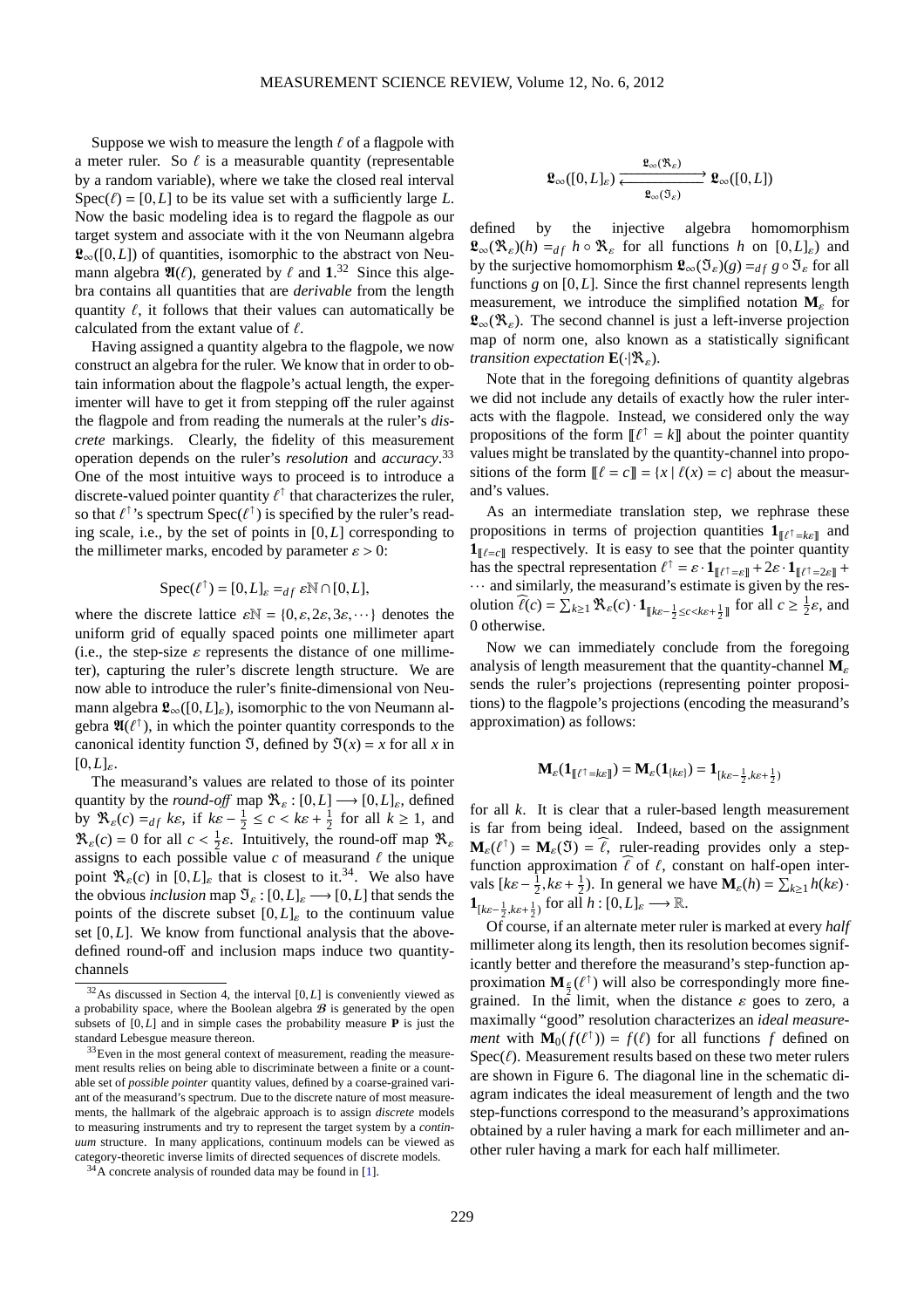

Fig. 6. Ruler-based step-function approximations of length quantity ℓ.

Length measurement can also be reasoned about in terms of state-channels, having the form

$$
\mathbf{S}(\mathfrak{L}_{\infty}([0,L]_{\varepsilon}))\xrightarrow[\frac{\mathbf{M}_{\varepsilon}^{*}}{\Im_{\varepsilon}^{*}}]{}\mathbf{S}(\mathfrak{L}_{\infty}([0,L]))
$$

where  $\mathfrak{I}_{\varepsilon}^*$  is an *extension* map that, roughly speaking, extends discrete probability distributions on [0,*L*]<sub>ε</sub> to optimally approximating continuous distributions on [0,*L*]. This process is actually a special case of *probability kinematics*.

Recall from the end of Section 4 that all states in the state space  $\mathbf{S}(\mathfrak{L}_{\infty}([0,L]))$  are representable by probability measures belonging to  $\mathbf{P}([0,L])$ . Importantly, the state-channel  $\mathbf{M}_{\varepsilon}^*$  is represented by a unique transition probability of the form

$$
\mathbf{I\!P}([0,L]) \xrightarrow{\mathbf{T}_{\varepsilon}^*} \mathbf{I\!P}([0,L]_{\varepsilon})
$$

that sends all probability distributions on [0,1] to some probability distributions on  $[0, L]_{\varepsilon}$ . It is well known that the abovedisplayed transition probability is equivalent to the *channel distribution*  $\mathbf{T}'_s$ <sup>\*</sup> : [0,*L*]  $\longrightarrow$  **IP**([0,*L*]<sub>*s*</sub>), where the number  $\{[\mathbf{T}_{\varepsilon}^*](c)\}(\{k\varepsilon\})$  denotes the probability that the flagpole's length measured by the ruler is *k*ε millimeters, given that its actual length is *c*.

In *deterministic* situations it is natural to assume that the flagpole's extant state  $S$  is pure, meaning the flagpole's actual length is a definite (albeit unknown) real number, say *c*, in that state. Thus,  $S$  may be represented by a Dirac probability measure  $\delta_c$ . In this case we have  $\mathcal{S}(\mathbf{1}_{\llbracket \ell = c \rrbracket}) = \mathbf{P}_{\ell,S}(\llbracket \ell = \ell \rrbracket)$  $c$ <sup> $\parallel$ </sup>) = 1 precisely when the flagpole's length is actually *c*, and  $S(1_{\mathbb{F}\{z\}}=0)$  otherwise. Intuitively, a pure state ensures a probabilistic certainty about the extant value of  $\ell$ . Now, since the state-channel  $M_{\varepsilon}$  is also pure (in view of being determined by the discretization map  $\mathfrak{R}_{\varepsilon}$ ), it transfers the flagpole's deterministic state to the ruler's deterministic state, so that the ruler's readout is exactly  $\mathcal{R}_{\varepsilon}(c)$  in that state, captured by  $\delta_{\mathfrak{R}_{\varepsilon}(c)}$ . Thus, by the fundamental state representation theorem we have

$$
\mathcal{S}(\mathbf{1}_{\llbracket \ell^{\uparrow} = \mathfrak{R}_{\varepsilon}(c)\rrbracket}) = \mathbf{P}_{\ell^{\uparrow}, \mathbf{M}_{\varepsilon}^{*}(\mathcal{S})}(\llbracket \ell^{\uparrow} = \mathfrak{R}_{\varepsilon}(c)\rrbracket)
$$

$$
= [\mathbf{T}_{\varepsilon}^{*}(\mathbf{P}_{\ell, \mathcal{S}})](\llbracket \ell^{\uparrow} = \mathfrak{R}_{\varepsilon}(c)\rrbracket) = 1,
$$

if  $P_{\ell,S}(\ell = c) = 1$ , and 0 otherwise.

We mention in passing the case of *repeated* length measurement. For example, if the flagpole's length is measured twice, then the representing state-channel has the form

$$
\mathbf{S}(\mathfrak{L}_{\infty}([0,L])) \xrightarrow{\mathbf{M}_{\varepsilon}^{*(2)}} \mathbf{S}(\mathfrak{L}_{\infty}([0,L]_{\varepsilon} \times [0,L]_{\varepsilon}))
$$

where in deterministic situations the channel  $M_{\varepsilon}^{*(2)}$  sends each Dirac state  $\delta_c$  (representing the flagpole's actual length) to the average distribution  $\frac{1}{2} [\delta_{\Re_{\varepsilon}(c)} + \delta_{\Re_{\varepsilon}'(c)}]$  obtained from two independently performed measurements for all values *c*. Clearly, in this measurement there are two probabilistically independent pointer quantities  $\ell_1^{\uparrow}$  and  $\ell_2^{\uparrow}$  together with two independent around-off maps. The situation of *n*-fold repeated measurement processes is treated similarly, where the probability distribution of measurement outcomes has the form  $P = ∑_{k≥1} δ_{kε}.$ 

As for nondeterministic cases, when the flagpole's actual length is uncertain (due to various perturbation factors), we can safely assume that there is a normal probability distribution that correctly describes the flagpole's geometric condition. As expected, flagpole states characterized by normal distributions are transformed by the state-channel **M**∗ into ruler states, having the form of binomial distributions that *discretely* approximate the continuum input distributions. A state-channel transfer from a continuum distribution to an optimal discrete distribution is illustrated in Figure 7.



Fig. 7. State-channel transfer of normal ditributions to approximating binomial distributions.

States represented by normal distributions usually arise from measurements that are repeated arbitrarily many times under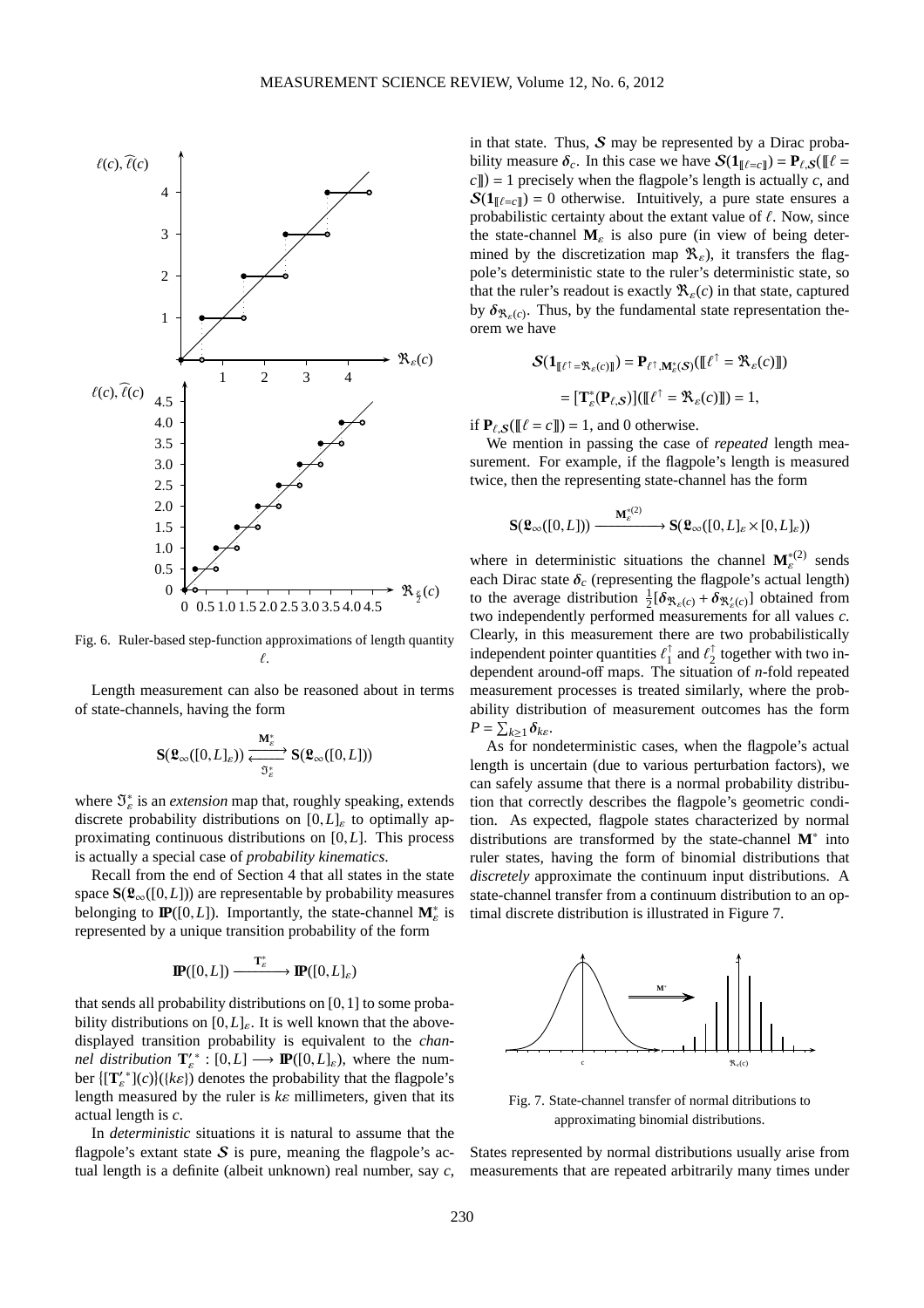the same or exchangeable conditions. In this case the measurement process involves an infinite sequence  $\ell_1^{\dagger}, \ell_2^{\dagger}, \cdots$  of probabilistically independent random variables, whose Cartesian product value space  $[0, L]_{\varepsilon}^{\mathbb{N}} =_{df} [0, L]_{\varepsilon} \times [0, L]_{\varepsilon} \times \cdots$  with its sigma Boolean algebra of cylinder sets induces a quantitychannel of the form

$$
\mathbf{S}(\mathfrak{L}_\infty([0,L]))\xrightarrow{\mathbf{M}_{\mathcal{E}}^{\mathrm{aff}}}\mathbf{S}(\mathfrak{L}_\infty([0,L]_{\mathcal{E}})\otimes\mathfrak{L}_\infty([0,L]_{\mathcal{E}})\otimes\cdots),
$$

sending, roughly speaking, the flagpole's probability distribution (representing its extant state) to a joint probability distribution on  $[0, L]_{\varepsilon}^{\mathbb{N}}$ .

For the balance of this subsection we wish to emphasize that the algebraic formalism presented above is also applicable to direct measurements of mass on an equal-arm balance scale. The target system is any small-size object with an unknown mass that is placed on the balance scale's right pan and a suitable set of standard weights with known masses is added to the left pan and adjusted until a perfect balance is achieved. For concreteness, we can assume that a balance scale can measure objects with masses up to 1000 grams and the smallest detectable mass for which there is a standard weight is 0.01 grams. As in the case of length measurement, instruments of this type provide only an optimal approximation of the measured object's actual mass. The theoretical limit for the resolution of a balance is set by the fact that, due to perturbations, the measuring instrument cannot be brought to absolute rest. In practice, the instrument's resolution is determined by the smallest mass of available standard weights.

#### 5.2. Indirect temperature measurement

Microscopically, temperature is understood to be the average kinetic or thermal energy of a target *thermodynamical* system's atoms or molecules. Unfortunately, the temperature of thermodynamical systems cannot be measured directly. However, since higher degrees of temperature correspond to motions with greater amplitudes, thermometric property-based measuring instruments can record a certain manifestation of the increased energy of atoms or molecules. The most used macroscopic *thermometric* properties in thermometry are the volumetric expansion and electrical resistance of certain materials. Naturally, thermometers employ physical principles that link temperature changes to certain easy-to-measure *thermometric* property changes. In this way, thermometric quantities can be profitably utilized in measuring temperature *indirectly*. It is well known that indirect measurements have largely taken over the task of measurement from the basic and less effective direct measurement methods.

Perhaps the most popular physical principle used in thermometry is the expansion of liquids with increasing temperature. All of us are familiar with mercury-in-glass thermometers. Liquid mercury is encased in the glass bulb of a narrow glass capillary that expands to a greater volume when it gets hotter. The length of the mercury's expansion is measured by

using a calibrated scale, etched in the stem of the thermometer. Importantly, the relationship between the temperature and the mercury column's height is linear over a limited temperature range, having the empirical law form

$$
\ell = \ell_0(1 + \alpha T),
$$

where  $\ell$  denotes the *length* of the liquid mercury column in the thermometer's capillary at temperature  $\mathsf{T}$ ,  $\ell_0$  is the nominal height of the column at zero temperature of Celsius, and  $\alpha$  is the mercury's coefficient of linear expansion. Note that mercury-in-glass thermometers are *passive* instruments in that there is no *external* energy source needed for obtaining the measurement outputs.

Fundamental to mercury-in-glass thermometers and related measuring instruments is the *thermometric* map £ : Spec(T)  $\rightarrow$  Spec( $\ell$ ), defined by  $\epsilon(\tau) = \ell_0(1 + \alpha \cdot \tau)$  for all  $\tau$ in Spec(T), that assigns in a law-like manner to each temperature degree of the ambient thermodynamical system a unique mercury column length, realized by the measuring instrument after the two systems reach a thermal equilibrium.<sup>[35](#page-18-0)</sup> Along usual lines, the thermometric map  $\epsilon$  induces the von Neumann algebra homomorphism

$$
\mathfrak{L}_\infty(\mathrm{Spec}(\ell))\xrightarrow{\ \ \mathfrak{L}_\infty(\mathrm{E})\ \ } \mathfrak{L}_\infty(\mathrm{Spec}(T))
$$

that models temperature measurement, based on reading the mercury column's length values. In particular, the homomorphism  $\mathbf{\Omega}_{\infty}(\epsilon)$  sends projection  $\mathbf{1}_{\llbracket \ell=c \rrbracket}$  (representing proposition ~ℓ = *c*) to the projection **1** ~T= *c*−ℓ0 αℓ0 (representing proposition  $\mathbb{T} = \frac{c - \ell_0}{\alpha \ell_0}$ ]). In ideal temperature measurements, the temperature quantity is fully determined by the length quantity, i.e., we have  $T = \mathbf{Q}_{\infty}(\mathbf{f}) \left( \frac{1}{\alpha \ell_0} (\ell - \ell_0 \mathbf{1}) \right).$ 

Since most real-world measurements are nonideal, the foregoing continuum model of measurement remains incomplete without its discretized counterpart. A complete model of indirect temperature measurement is given by the commutative diagram as shown below that includes the continuum part and the associated transformation of discrete readings of column length values to the correlated discrete values of temperature:



It is easy to see that the discrete homomorphism  $\mathfrak{L}_{\infty}(\mathfrak{t}_{\varepsilon,\varepsilon})$ sends the earlier discussed half-open intervals  $[k\varepsilon - \frac{1}{2}, k\varepsilon + \frac{1}{2})$ 

<span id="page-18-0"></span><sup>&</sup>lt;sup>35</sup>The dynamics of mercury-in-glass thermometers in terms of heat transfers from system to thermometer is treated in [\[4\]](#page-20-11).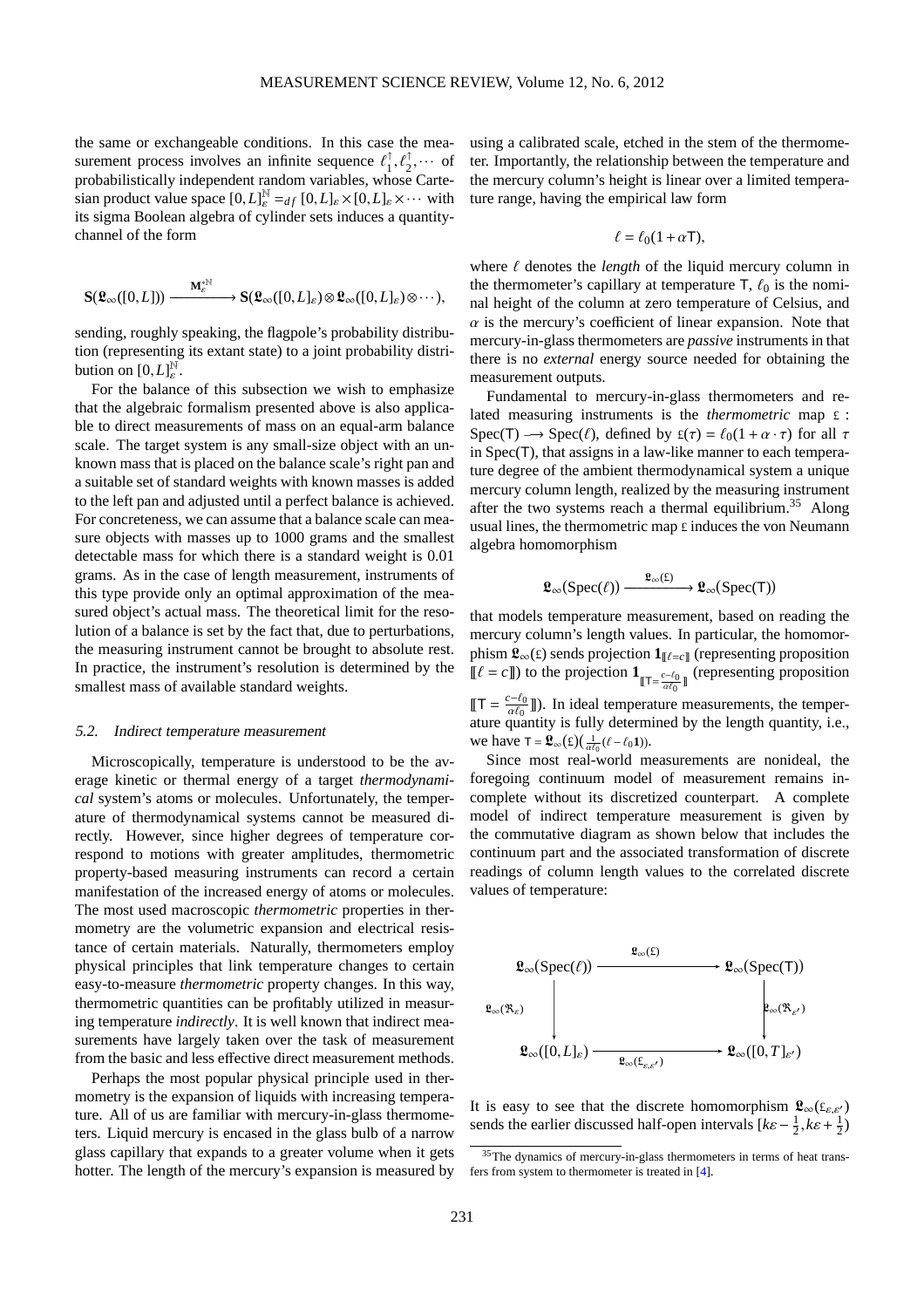of column length to half-open intervals  $[k\varepsilon' - \frac{1}{2}, k\varepsilon' + \frac{1}{2})$  of temperature. Crucially, because thermometer readings provide only an estimate of the mercury column's actual length, the length-based derived measurement of temperature is also just an estimate of the 'true' values of T. Formally, we have  $\widehat{\mathsf{T}} = \mathbf{\mathfrak{L}}_{\infty}(\boldsymbol{\mathfrak{L}}) \big( \frac{1}{\alpha \ell_0} (\widehat{\ell} - \ell_0 \mathbf{1}) \big).$ 

A second common derived temperature measurement is performed by *resistance temperature devices*. Their design is based on the familiar principle that the electrical resistance of certain metals (e.g., platinum and nickel) increases with their increasing temperature. For a smaller range of temperature, the usual polynomial model relating resistance to temperature is safely approximated by the linear empirical law

## $R = R_0(1 + \alpha T)$

in which R is the conductor's resistance at temperature T,  $R_0$  denotes the metal's nominal resistance at zero temperature (when it is immersed in melting ice), and  $\alpha$  denotes the metal conductor's resistance-temperature coefficient. Importantly, resistance temperature devices are *active* measuring instruments, since the energy in the output signal comes from an external power souce, needed for measuring resistance. Typically, resistance thermometers consist of a coil of platinum wire wound on a ceramic insulator mounted into a steel tube, and connected to one arm of a Wheatstone bridge furnished with a small power source and a calibrated meter. Resistance temperature measurement is doubly indirect in that temperature changes are linearly related to resistance changes that are measured by a calibrated ohmmeter.

Today there is a large variety of thermometers that are based on considerably more sophisticated physical principles than the ones recalled above, such as bimetal thermometers, infra-thermometers, and pyrometers.

## 5.3. Joint measurement of quantities

We now move on to consider simultaneous measurements of several quantities. In a *joint* measurement of two quantities, information about their values is received from the respective pointer-quantities of two measuring instruments. A simple example is a simultaneous measurement of the position and angular velocity of a pendulum's bob. Here we are interested in the algebraic representation of measurements of this type.

Any pair *Q* and *Q* ′ of measurands of a target system – generating the von Neumann algebra  $\mathfrak{A}(Q, Q') \subseteq \mathfrak{A}$  – can be viewed, thanks to the spectral mapping theorem, as random variables taking their values in their respective value sets  $Spec(Q)$  and  $Spec(Q')$ . As one of the basic conclusions of the algebraic paradigm we note that the *joint measurement* of two measurands is meaningfully represented by the state-channel

$$
\textup{\textbf{S}}(\mathfrak{A}(\mathcal{Q},\mathcal{Q}'))\xrightarrow{\quad \ \ \, \mathbf{M}^* \quad \ \ } \textup{\textbf{S}}(\mathfrak{L}_\infty(\textup{Spec}(\mathcal{Q}))\otimes \mathfrak{L}_\infty(\textup{Spec}(\mathcal{Q}'))),
$$

defined by the averaging integral

$$
[\mathbf{M}^*(\mathcal{S})](f \otimes g) = \int_{\text{Spec}\,Q} \int_{\text{Spec}\,Q'} f(x) \cdot g(y) \mathbf{P}_{Q,Q',\mathcal{S}}(\mathrm{d}x,\mathrm{d}y)
$$

for all real-valued functions  $f$  on  $Spec(Q)$  and  $g$  on  $Spec(Q')$ , where  $P_{Q,Q',S}$  denotes the probability measure on the product value space  $Spec(Q) \times Spec(Q')$  representing state S. Intuitively, the state-channel **M**∗ of a joint measurement takes the system's state  $S$  as input and gives the probabily distribution  ${\bf P}_{Q,Q',S}$  on the measurand's values as output. As before, the identity maps  $\mathfrak I$  and  $\mathfrak I'$  on value sets are the respective pointer quantities for *Q* and *Q* ′ .

There is an alternate equivalent representation of joint measurement that uses the dual quantity-channel **M**. It renders the following diagram of marginal channels commutative:



As expected, the marginal quantity-channels  $M_Q$  and  $M_{Q'}$  included in the diagram represent the measurements of *Q* and *Q* ′ . By exactly the same reasoning as used in the previous section we obtain  $M(f \otimes 1) = f(Q)$ ,  $M(1 \otimes g) = g(Q')$ , and hence  $\mathbf{M}(f \otimes g) = (f \otimes g)(Q \otimes Q')$  for all real-valued functions *f*,*g* defined on the value sets of *Q* and *Q* ′ . In particular, we have  $M(\mathfrak{I} \otimes 1) = Q$  and  $M(1 \otimes \mathfrak{I}) = Q'$ , suggesting that the joint measurement of *Q* and *Q* ′ is treated as a case of ideal measurement. We already know that channels for *nonideal* joint measurements are based on discretizations of value sets  $Spec(Q)$  and  $Spec(Q')$ , determined by the resolution and sensitivity of the measuring instruments selected for *Q* and *Q* ′ , respectively.

In joint measurements often it is of interest to determine how quantitiers *Q* and *Q* ′ *covary* jointly. Recall that the *covariance* of  $Q$  and  $Q'$  at state  $S$  is defined by Covar $s_{(Q,Q')=d} f s_{(Q \bullet Q')-} s_{(Q)} s_{(Q')}$ . We know that covariance might be positive, negative, or zero – giving a idea of how quantities *Q* and *Q* ′ are related. An important special case is given by *probabilistically independent* measurements of *Q* and Q', defined by  $S(f(Q) \cdot g(Q')) = S(f(Q)) \cdot S(g(Q'))$  for all states S.